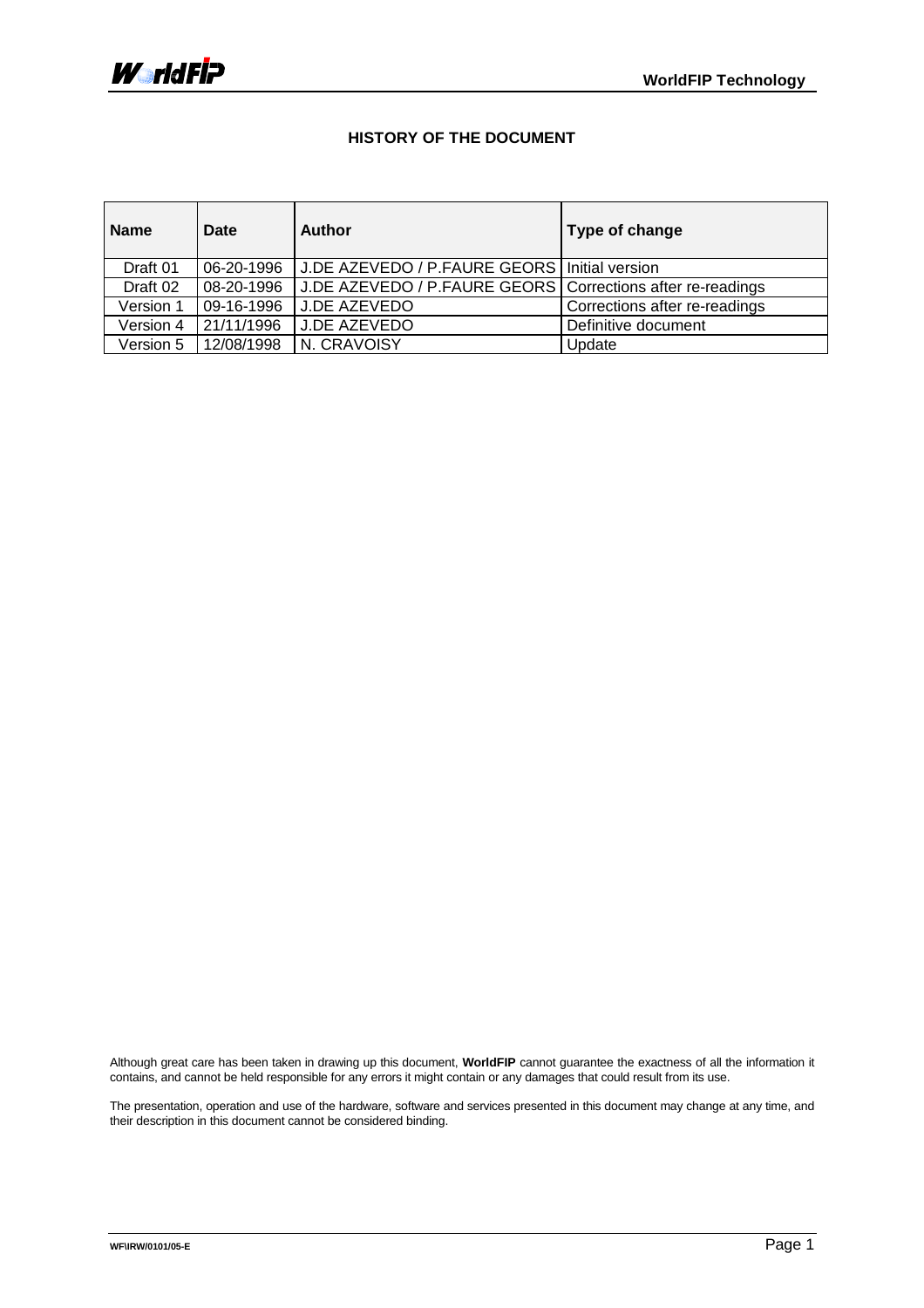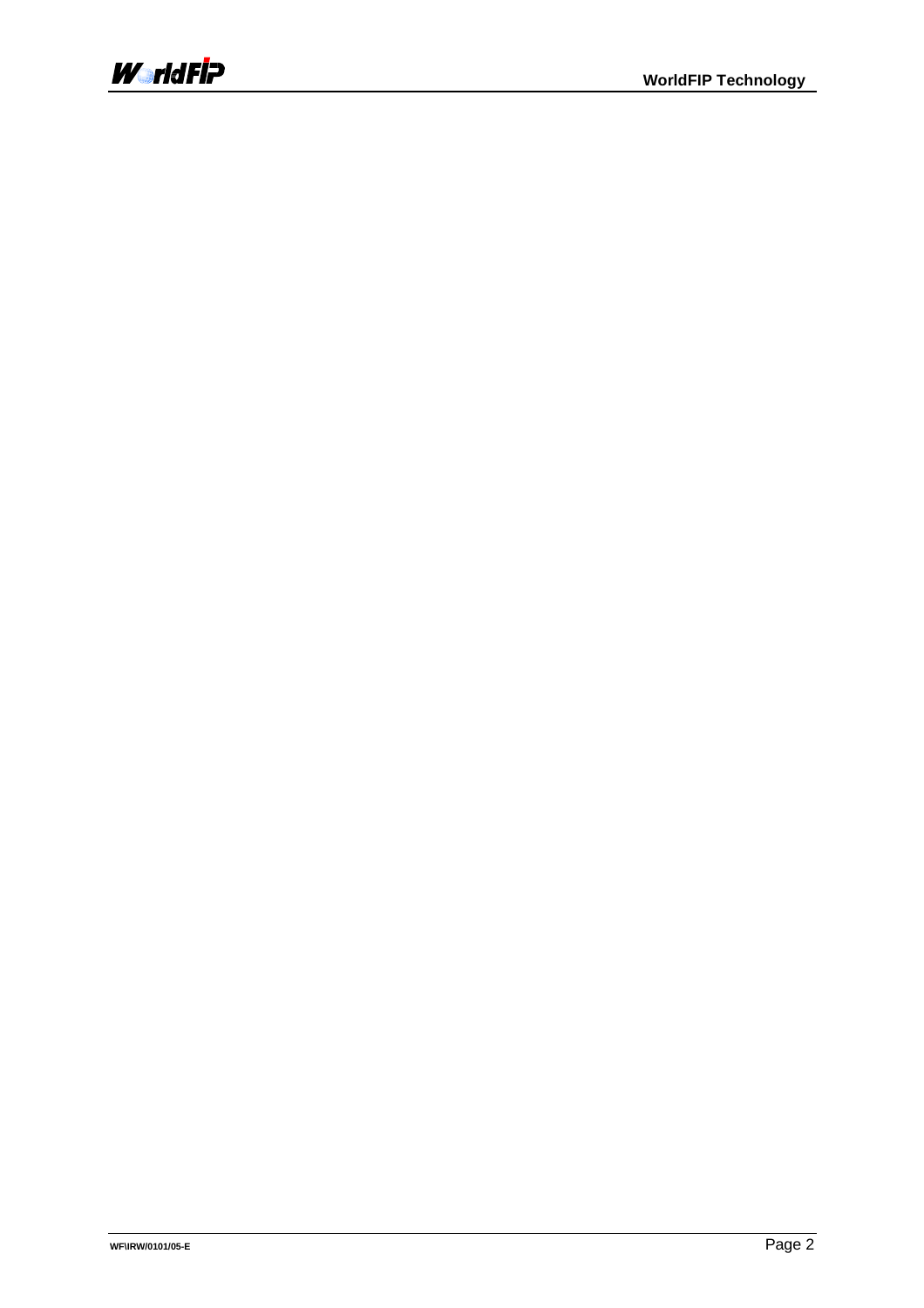# **PREFACE**

This document provides information on all the hardware and software solutions used to equip a device with a WorldFIP connection.

You can thus use it to evaluate the effort needed to develop a product, and to choose the components, software and tools best suited to your communications needs from among all those available.

*All the hardware and software solutions described in this document are distributed by :*



*92143 CLAMART CEDEX FRANCE*

*Tél : (33) (0)1.46.29.17.80 Fax : (33) (0)1.46.29.17.85 e-mail : wfinfo@worldfip.imaginet.fr internet : http//www.worlfip.org*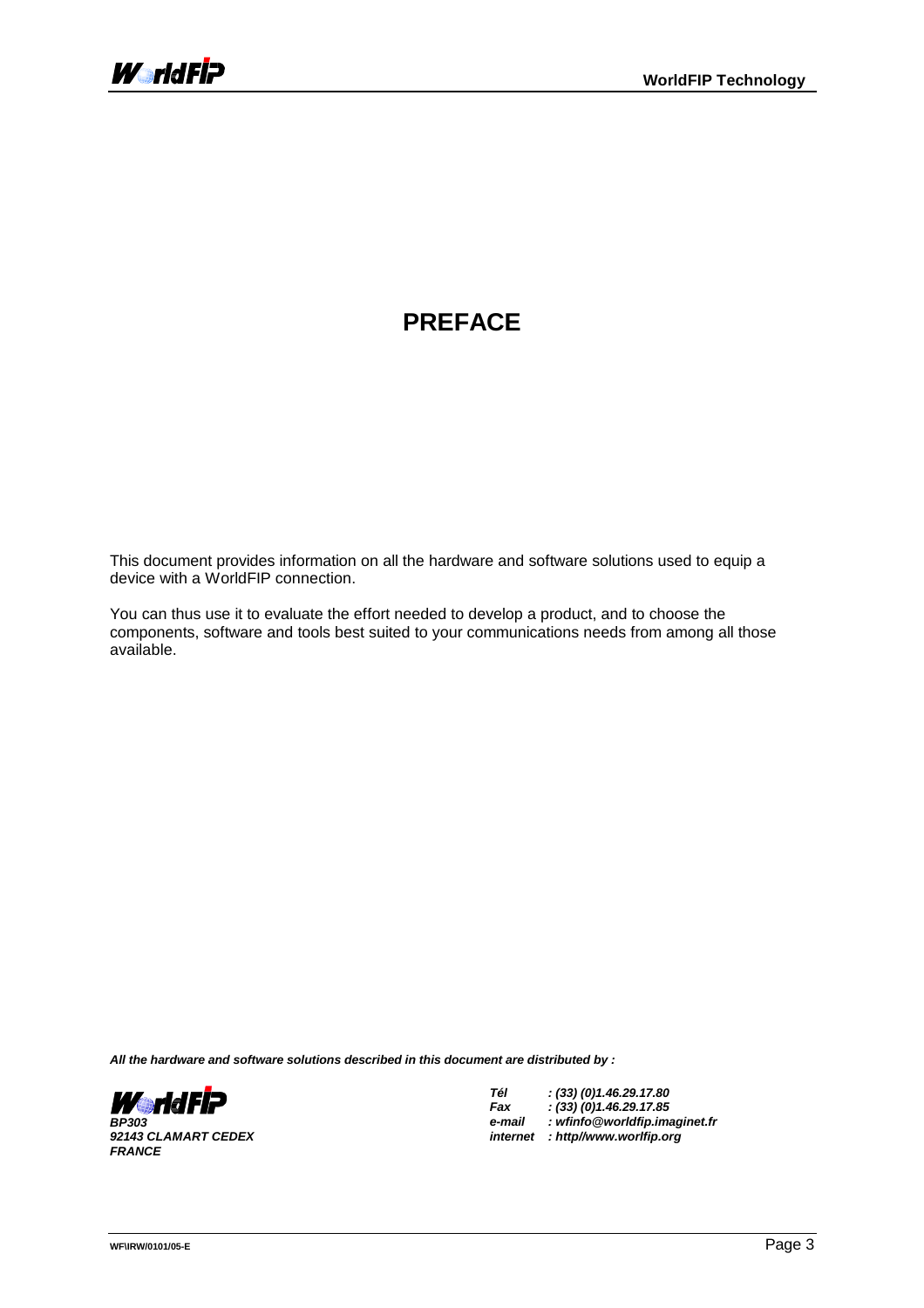

# **CONTENTS**

| 1            | <b>INTRODUCTION</b>                                 | $6\phantom{1}6$     |
|--------------|-----------------------------------------------------|---------------------|
|              |                                                     |                     |
| 1.1          | <b>WORLDFIP SPECIFICATIONS</b>                      | 6<br>$\overline{7}$ |
| 1.2          | <b>DEFINITION OF A WORLDFIP DEVICE</b>              |                     |
|              | 2 WORLDFIP COMPONENTS                               | $\boldsymbol{8}$    |
| 2.1          | <b>COMMUNICATIONS CONTROLLERS</b>                   | 8                   |
| 2.1.1        | FULLFIP2                                            | 8                   |
| 2.1.2        | <b>MICROFIP</b>                                     | 12                  |
| 2.1.3        | SUMMARY OF COMMUNICATIONS CONTROLLERS               | 13                  |
| 2.2          | <b>LINE TOOLS</b>                                   | 15                  |
| 2.2.1        | <b>FIELDRIVE</b>                                    | 15                  |
| 2.2.2        | <b>CREOL</b> (MTC-3055)                             | 16                  |
| 2.2.3        | <b>OPERA FIPOPTIC2-TS</b>                           | 17                  |
| 2.2.4        | <b>SUMMARY OF LINE TOOLS</b>                        | 17                  |
|              | 3 COMMUNICATIONS LIBRARIES                          | 19                  |
| 3.1          | <b>FIP DEVICE MANAGER</b>                           | 19                  |
| 3.1.1        | <b>CHARACTERISTICS</b>                              | 19                  |
| 3.1.2        | <b>DISTRIBUTION</b>                                 | 19                  |
| 3.2          | <b>FIPIULIB</b>                                     | 20                  |
| 3.2.1        | <b>CHARACTERISTICS:</b>                             | 20                  |
| 3.2.2        | <b>DISTRIBUTION</b>                                 | 20                  |
| 3.3          | <b>MICROFIP HANDLER</b>                             | 20                  |
| 3.3.1        | <b>CHARACTERISTICS</b>                              | 20                  |
| 3.3.2        | <b>DISTRIBUTION</b>                                 | 20                  |
| 3.4          | <b>MICRO-MMS</b>                                    | 21                  |
| 3.4.1        | <b>CHARACTERISTICS</b>                              | 21                  |
| 3.4.2        | <b>DISTRIBUTION</b>                                 | 21                  |
| 3.5          | <b>SUMMARY OF WORLDFIP COMMUNICATIONS LIBRARIES</b> | 21                  |
|              | <b>4 DEVELOPMENT TOOLS</b>                          | <u>22</u>           |
|              |                                                     |                     |
| 4.1          | <b>OLGA</b>                                         | 22                  |
| 4.1.1        | <b>CHARACTERISTICS</b>                              | 22                  |
| 4.1.2        | <b>DISTRIBUTION</b>                                 | 22                  |
| 4.2<br>4.2.1 | <b>FIPACCESS</b>                                    | 22                  |
| 4.2.2        | <b>CHARACTERISTICS</b>                              | 22<br>22            |
|              | <b>DISTRIBUTION</b>                                 |                     |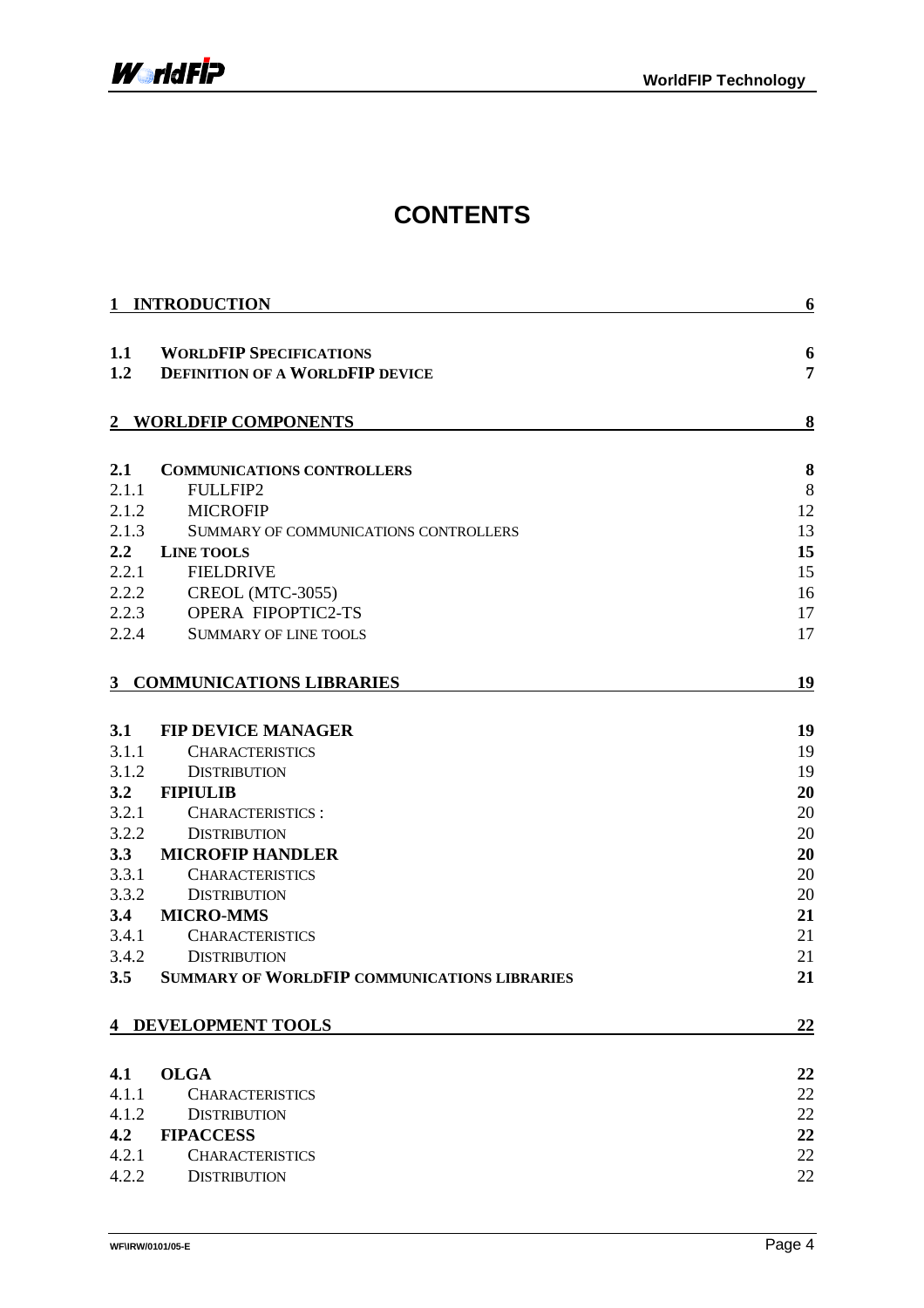

| 4.3   | <b>THE OBSERVERS</b>             | 23 |
|-------|----------------------------------|----|
| 4.3.1 | <b>FIPANALYSER</b>               | 23 |
| 4.3.2 | <b>FIPSPY</b>                    | 23 |
| 4.3.3 | <b>FIP WATCHER</b>               | 23 |
| 4.3.4 | SUMMARY OF WORLDFIP OBSERVERS    | 24 |
|       | 5 WORLDFIP PRODUCTS AND SERVICES | 25 |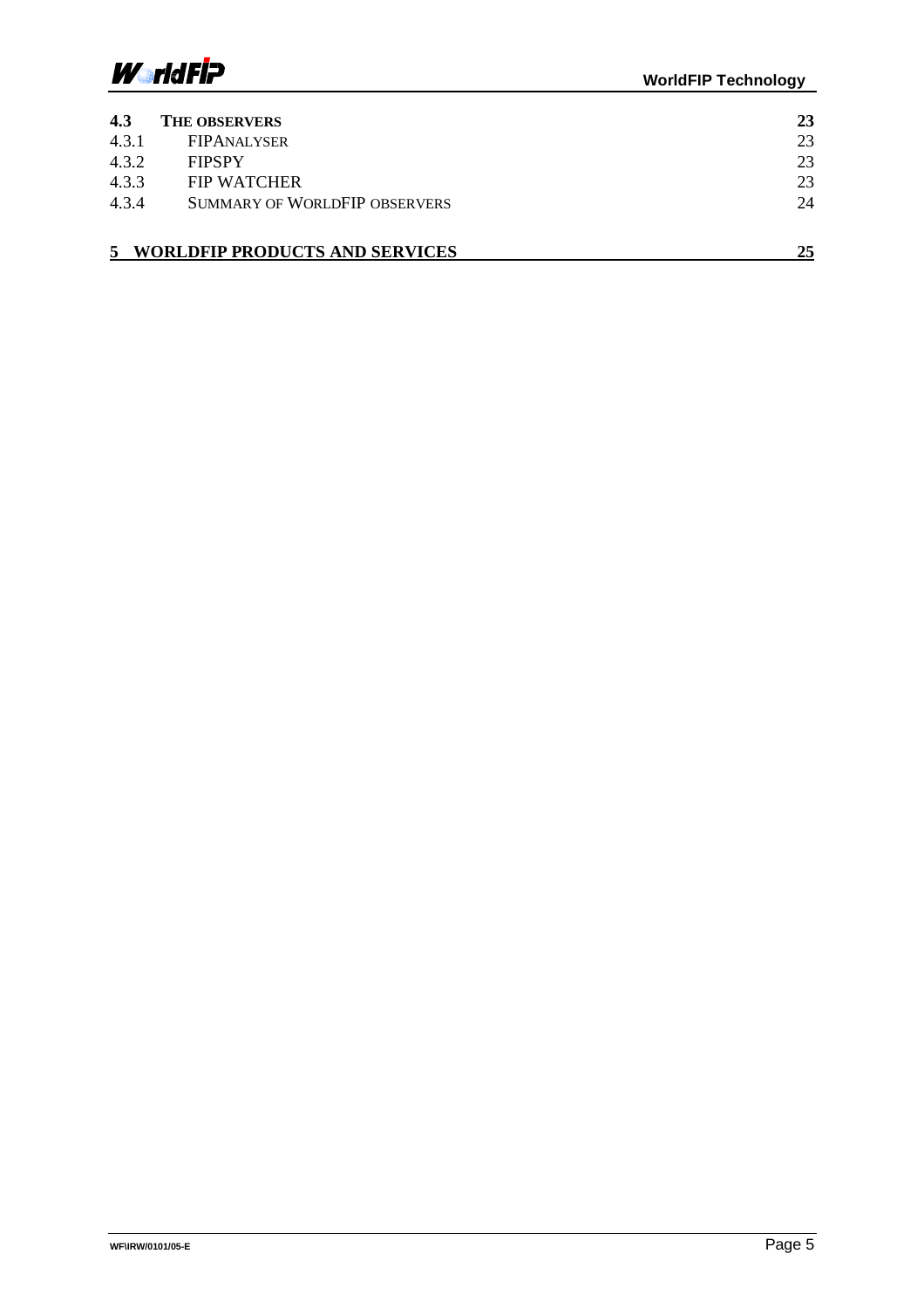# **1 INTRODUCTION**

# **1.1 WorldFIP Specifications**

The WorldFIP protocol is completely specified and is part of European fieldbus standard EN50170.

This standard can be obtained from:

- l'**UTE** ( Union Technique de l'Electricité 33, Av du Générale Leclerc BP 23 92262 Fontenay aux Roses CEDEX - Tél : 01 40 93 62 00 - Fax : 01 40 93 03 96 )
- •
- as well as from:
- **AFNOR** (Tour Europe Cedex 7 92049 Paris la Défense tel.: (1) 42 91 55 55)

The **WorldFIP protocol** is made up of the three communications layers shown below:



| EN 50170 - volume 3- Part 1-3:<br>System | <b>General Purpose Field Communication</b>                            |
|------------------------------------------|-----------------------------------------------------------------------|
| EN 50170 - volume 3- Part 2-3:           | <b>PHYSICAL LAYER</b> Specification and<br><b>Service Definitions</b> |
|                                          | Sub-Part 2-3-1: IEC Twisted Pair                                      |
|                                          | Sub-Part 2-3-2: IEC Twisted Pair Amendment                            |
|                                          | Sub-Part 2-3-3: IEC Fiber Optic                                       |
| EN 50170 - volume 3- Part 3-3:           | <b>DATA LINK LAYER Service Definition</b>                             |
| Sub-Part 3-3-1:                          | Data Link Layer Definitions                                           |
| Sub-Part 3-3-2: FCS Definition           |                                                                       |
| Sub-Part 3-3-3:                          | <b>Bridge Definition</b>                                              |
| EN 50170 - volume 3- Part 5-3:           | <b>Application Layer Service Definition</b>                           |
| Sub-Part 5-3-1:                          | <b>MPS</b> Defintion                                                  |
|                                          | Sub-Part 5-3-2: SubMMS Definition                                     |
| EN 50170 - volume 3- Part 6-3:           | Application Layer Protocol Specification(MCS)                         |
| EN 50170 - volume 3- Part 7-3:           | <b>Network Management</b>                                             |

Note that European standard WorldFIP EN50170 -volume 3- replaces French standards FIP C46 601 to C46 607. The essential difference between the new European standard and the French standards is the former's adoption of the international IEC standard for the physical layer (1158-2).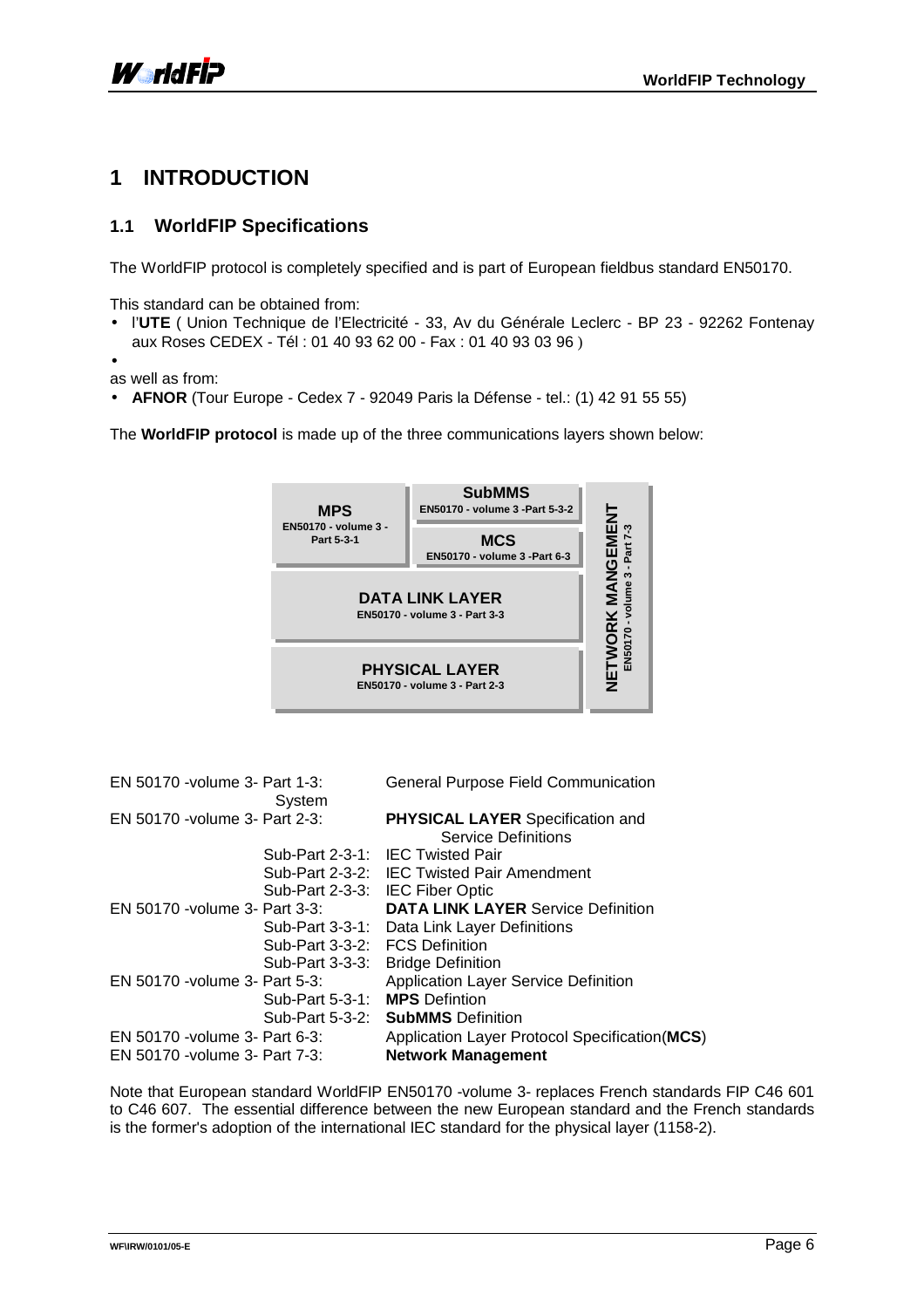

# **1.2 Definition of a WorldFIP device**

**A WorldFIP device** may be more or less complex, depending on whether the device is a sensor, actuator, I/O rack or processing unit (PC, PLC, etc.).

Its **overall architecture**, however, is always defined according to the following diagram:



The **Communications Interface** obtains the services of the WorldFIP protocol.

The **communications components** make the dialogue on the chosen communications medium possible. WorldFIP hardware interfaces are always constructed around a communications controller and a line tool. These components all conform to European regulations on Electro-magnetic Compatibility (EMC).

- The **communications controller** includes a set of functions from the protocol. The principal communications controllers now available are: **FIPIU2**, **FULLFIP2** and **MICROFIP.**
- The **line tool** allows the communications controller to transmit data in WorldFIP format on a transmission medium. The line tools currently available can be used for connection to copper wire (**FIELDRIVE**,**CREOL**) or optical fiber (**OPERA- FIPOPTIC 2/TS**) media.

**The communications library** is used to create the link between the user application and the communications controller, and it offers a set of services in conformity with the WorldFIP protocol. The communications library uses the functions integrated in the controller, and creates the additional functions required by the standard using software.

Each library is dedicated to a communications component.

**The user application** can be broken down into two parts:

- A purely applicative part
- A part that manages access to the WorldFIP network and network checks.

Using standards and application requirements expressed, working groups have identified **device profiles** that describe sets of services required by **families.** There is a companion standard for each family of products.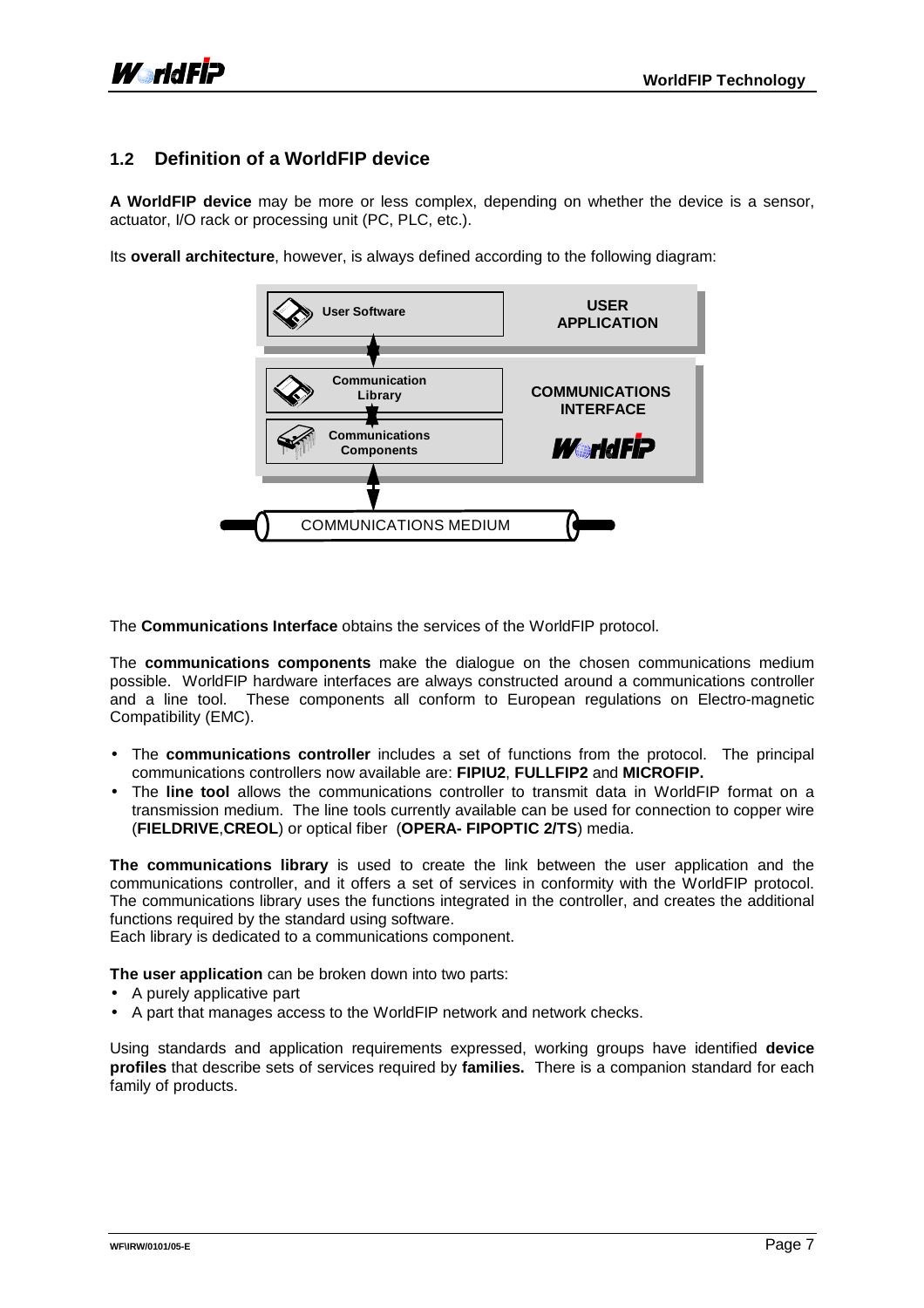# **2 WorldFIP COMPONENTS**

**The WorldFIP hardware interface** is made up of two complementary components: the **communications controller** and **line tools.**

In order to best fulfill various requirements, a number of different solutions are provided for the communications controller.

The choice of these components, which **manage the protocol**, depends on a number of parameters such as:

- Services available with the controller (bus arbitrator, periodic variables, variable transfer, message services, requests to bus arbitrator, etc.
- Line tools and transformers associated with each controller and their functions.
- Technical parameters such as temperatures supported, size, resource consumption, ease of implementation, transmission speed, etc.
- Associated development tools.
- Cost requirements for the WorldFIP connection.

#### **2.1 Communications controllers**

The development of specific communications circuits that include a large part of the protocol has guaranteed communications interoperability. In addition, since management of the WorldFIP protocol is provided by the components, the power of the microprocessor controlling the communications circuit is of no importance to communications performance.

The first communications controller (FIP001) was created in 1987. This very simple component, a FIP communication UART, made it possible to validate the physical layer during a pilot application at the REVIN hydroelectric plant.

The first generation of components (FIPART, FULLFIP, FIPIU) was then created. These components, which are no longer available, were in conformity with the FIP physical layer (NF C 46- 604). They have been replaced by a second generation of components that conform to the EN50170 physical layer. These components are: FULLFIP2, FIPIU2 and MICROFIP.

In order to ensure compatibility with FIP devices already installed, and to guarantee durability, the new generation of components includes FIP and EN50170 physical layers. The appropriate physical layer is selected simply by setting a parameter.

The communications components described in this document are all in conformity with the EN50170 physical layer and with the FIP physical layer (NF C 46-604).

The communications controllers include protocol mechanisms. Each component proposes a list of services organized in three categories:

- Services related to the bus arbitrator function
- Services related to the station function
- Network management services

The **FIPIU2** and **FULLFIP2** components make it possible to use all these services. They are designed for advanced equipment capable of leading the network (bus arbitrating) and using the various possibilities of exchanges provided by the protocol to manipulate from small to very large amounts of information.

**MICROFIP** provides only some of these services. However, it does include application services such as input/output peripheral units. It is designed mostly for simple devices that require a high level of integration.

### **2.1.1 FULLFIP2**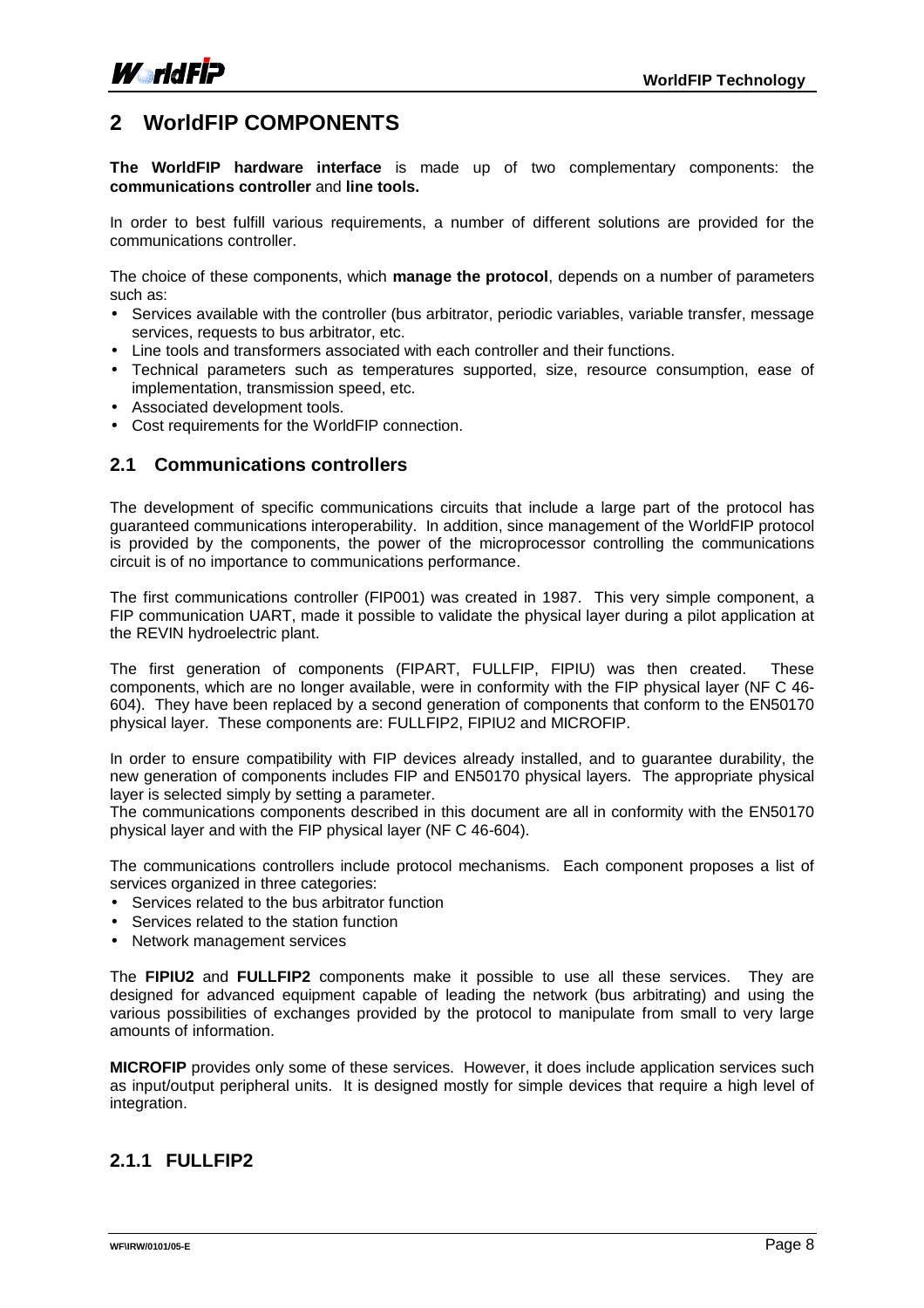

**FULLFIP2** provides a **data link layer** and an **MPS application layer** interface. This component can **carry out** the functions of a **station** (producer/consumer) and a **bus arbitrator** simultaneously.

#### **2.1.1.1 Services**

#### **Physical layer services:**

• choice between EN50170 standard and FIP

#### **Data link layer services**:

- Variable transfer services
- Variable updating requests services
- Message transfer services

#### **MPS application layer services**

- Management of refreshment and promptness statuses
- Verification of variable type and size

#### **Network management services**

- Management of medium redundancy if FULLFIP2 is linked to its FIELDUAL peripheral unit.
- Management of error counters and performance on both media.

#### **Additional functions**

- Synchronization with specialized interruption
- Distribution of precise time

### **2.1.1.2 Architecture**



The private memory of the component (16-bit words) contains:

- the buffers of produced and consumed variables
- queues of messages waiting for reception or transmission
- bus arbitrator tables (if any)
- the FIPCODE microcode

The FIPCODE microcode used by FULLFIP2 can be loaded in the FULLFIP2 private memory by the microprocessor or it can be stored in the ROM of the communications component's private bus.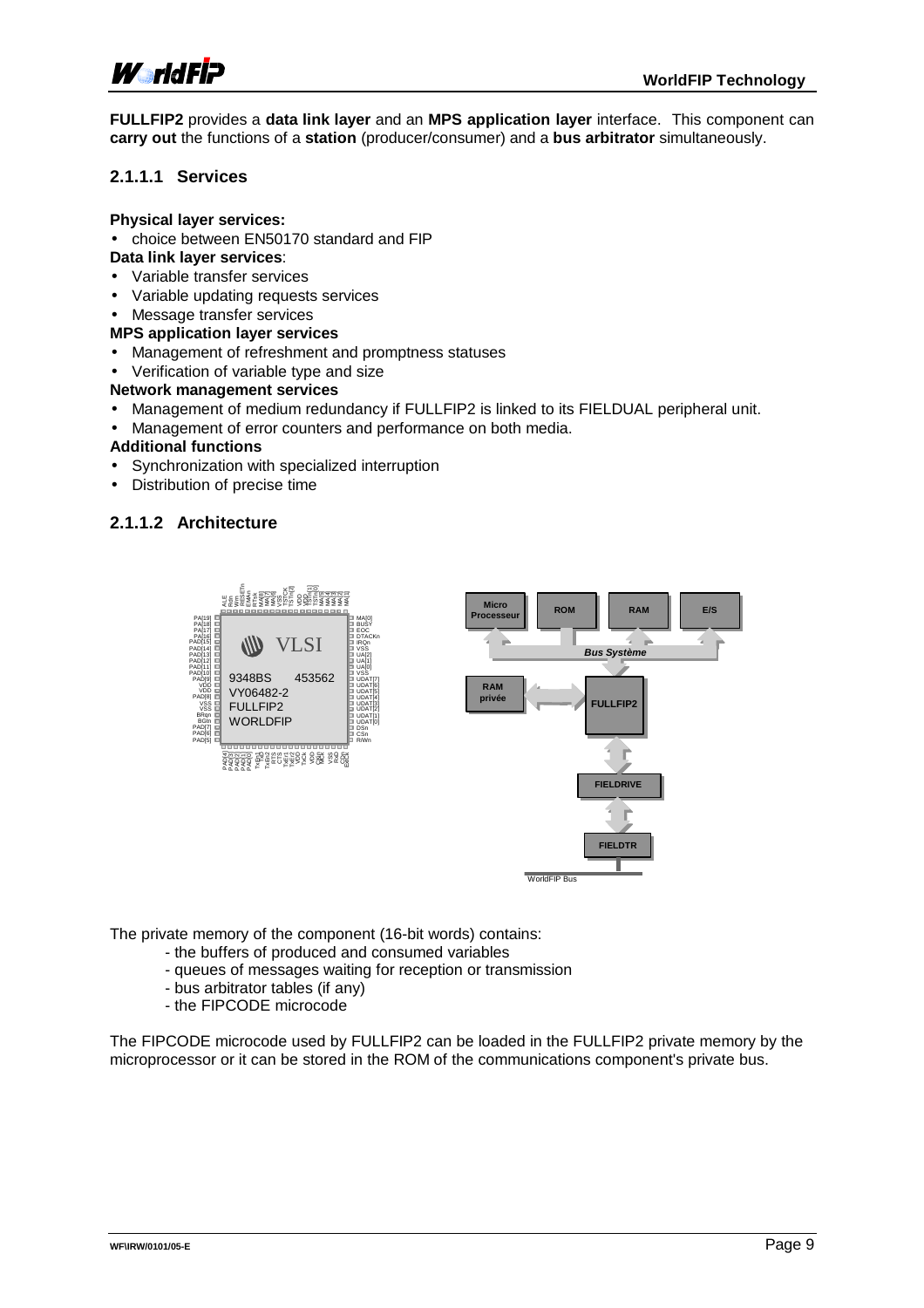

FULLFIP2 can manage medium redundancy when associated with FIELDUAL.

**FIELDUAL** provides the following functions:

- automatic selection of the receiving channel
- inhibition of one of the two channels upon transmission
- memorization of communications errors on both channels
- indication of the receiving channel
- internal looping for tests



FULLFIP2 is compatible with all INTEL and MOTOROLA microprocessor architecture .

## **2.1.1.3 FIPIU2**

**FIPIU2** offers a **data link layer** interface and mechanisms that are useful for the **MPS application layer.** This component can simultaneously perform **station** (producer/consumer) and **bus arbitrator** functions.

### **2.1.1.4 Services**

#### **Physical layer services**:

• choice between the EN50170 standard and FIP

#### **Data link layer services**:

- Variable transfer services
- Variable updating requests services (free and specified)
- Message transfer services

#### **Network management services**

- Indication of errors
- Management of performance counters

#### **Additional functions**

- Dating of variable reception for calculating promptness status
- Real time clock
- Watchdog for application microprocessor
- Vectored interrupt checker
- Serial acquisition of station address
- Input/output ports dedicated to LEDS management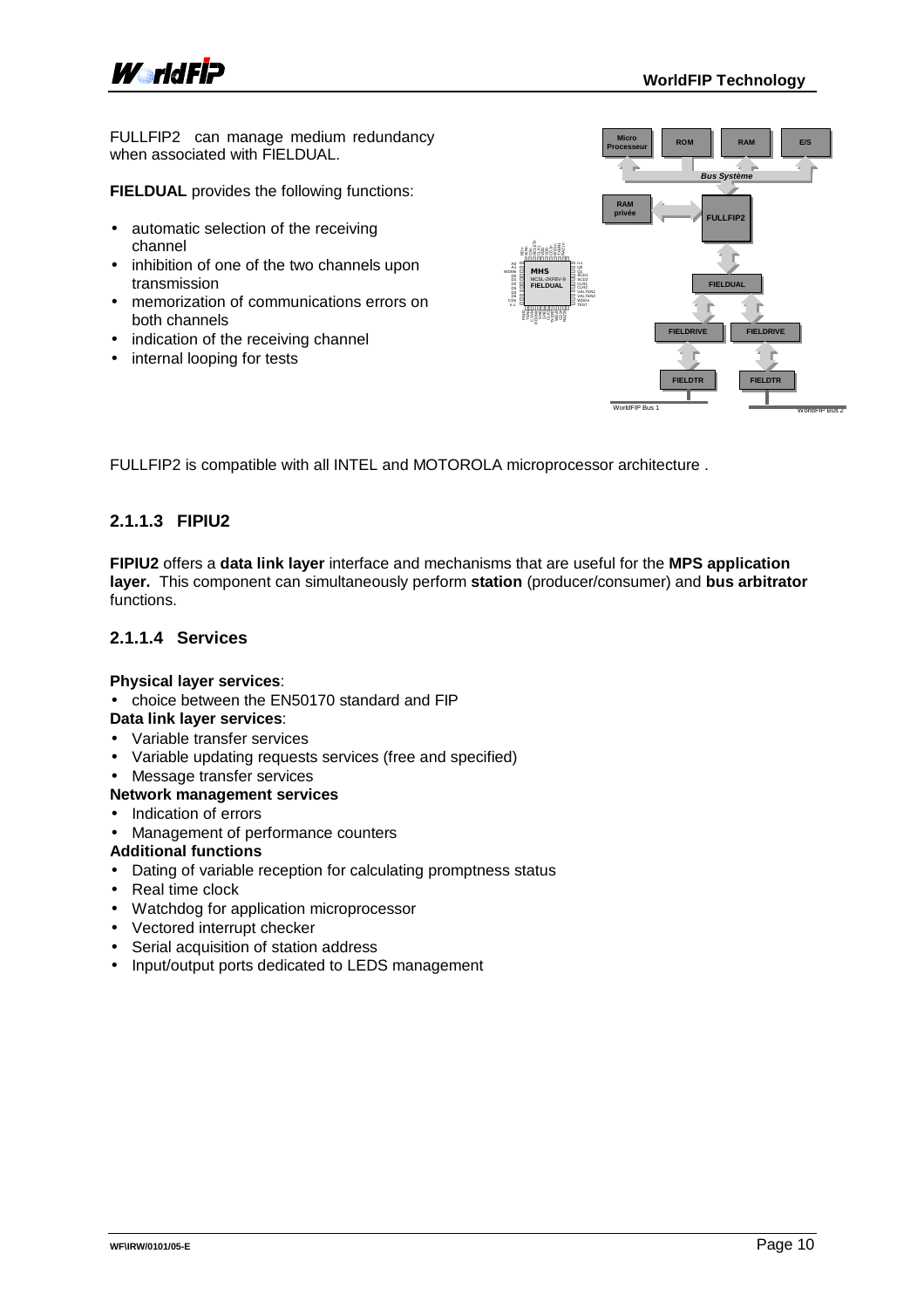

# **2.1.1.5 Architecture**





*Mono-Processor Architecture*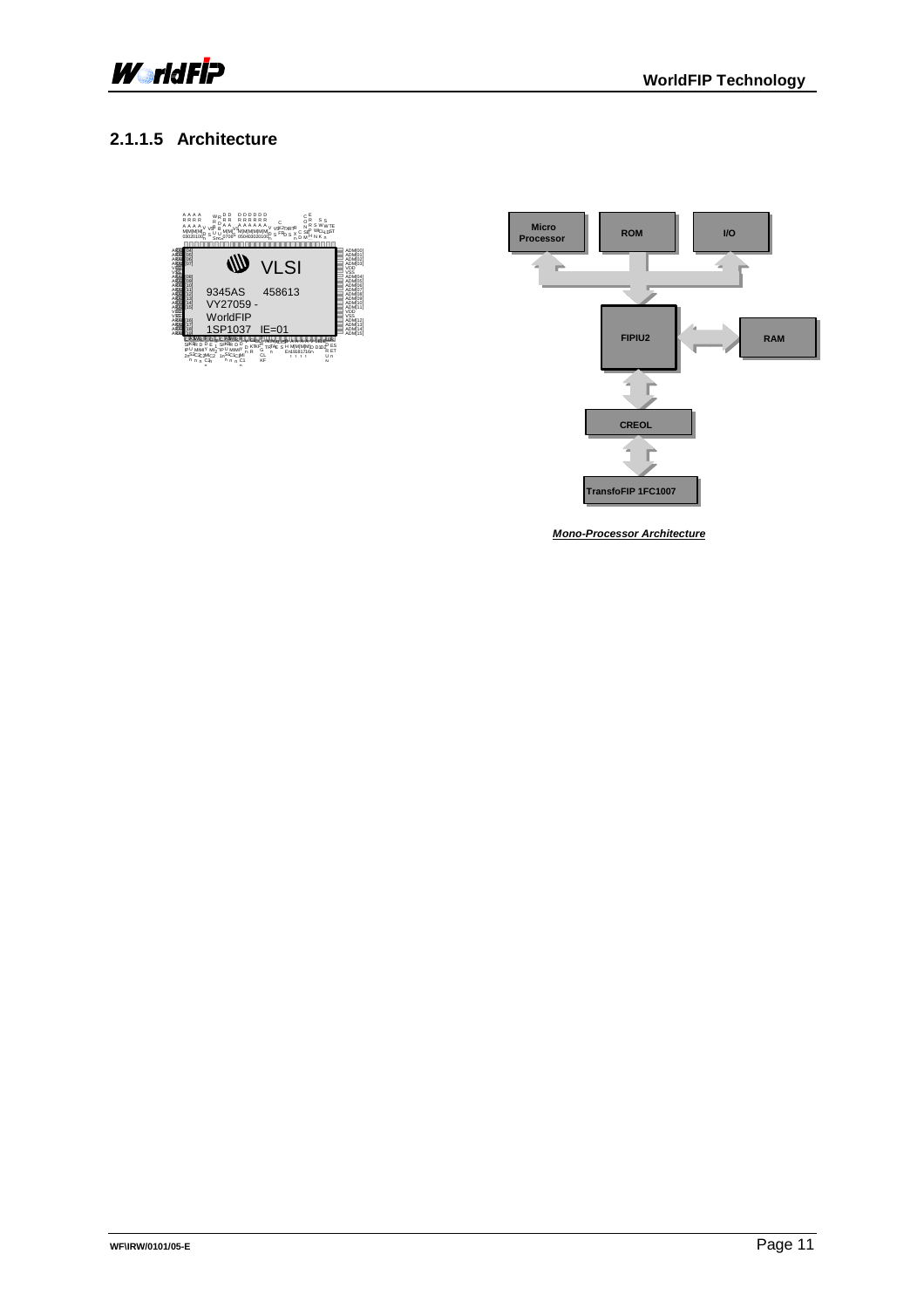

Two types of architectures can be created using this component: monoprocessor architectures and dual processor architectures.

#### **Monoprocessor architecture**

When FIPIU2 is used in this type of architecture the single microprocessor handles both the application layer of the protocol and the user application.

The RAM contains the communications objects: buffers, message queues, bus arbitrating tables (if any) and the application variables. This 8-bit memory is shared between the microprocessor and the FIPIU2 component.

#### **Dual processor architecture**

The FIPIU component can be used in a dual processor architecture. With this type of architecture a part of WorldFIP communication can be integrated in the existing architecture.

One microprocessor handles the communications protocol, whose code is located in the associated ROM. The other microprocessor handles the user application and thus has its own ROM.

The RAM connected to FIPIU2 is shared by both microprocessors and FIPIU2 itself.



FIPIU2 is compatible with all INTEL and MOTOROLA microprocessor architecture .

### **2.1.2 MICROFIP**

**MICROFIP** provides a **data link and MPS application layer** interface. This component is designed for devices that are not required to perform the bus arbitrator function and that do not have a large volume of communication. It **provides** the **station** function (producer/consumer).

#### **2.1.2.1 Services**

**Physical layer services**:

• choice between the EN50170 standard and FIP.

**Data link layer services**:

- Variable transfer services
- Message transfer services

**Network management services**

• MICROFIP includes management of medium redundancy

- **Additional functions**
- Input/output ports
- Acquisition of station address through a parallel port

•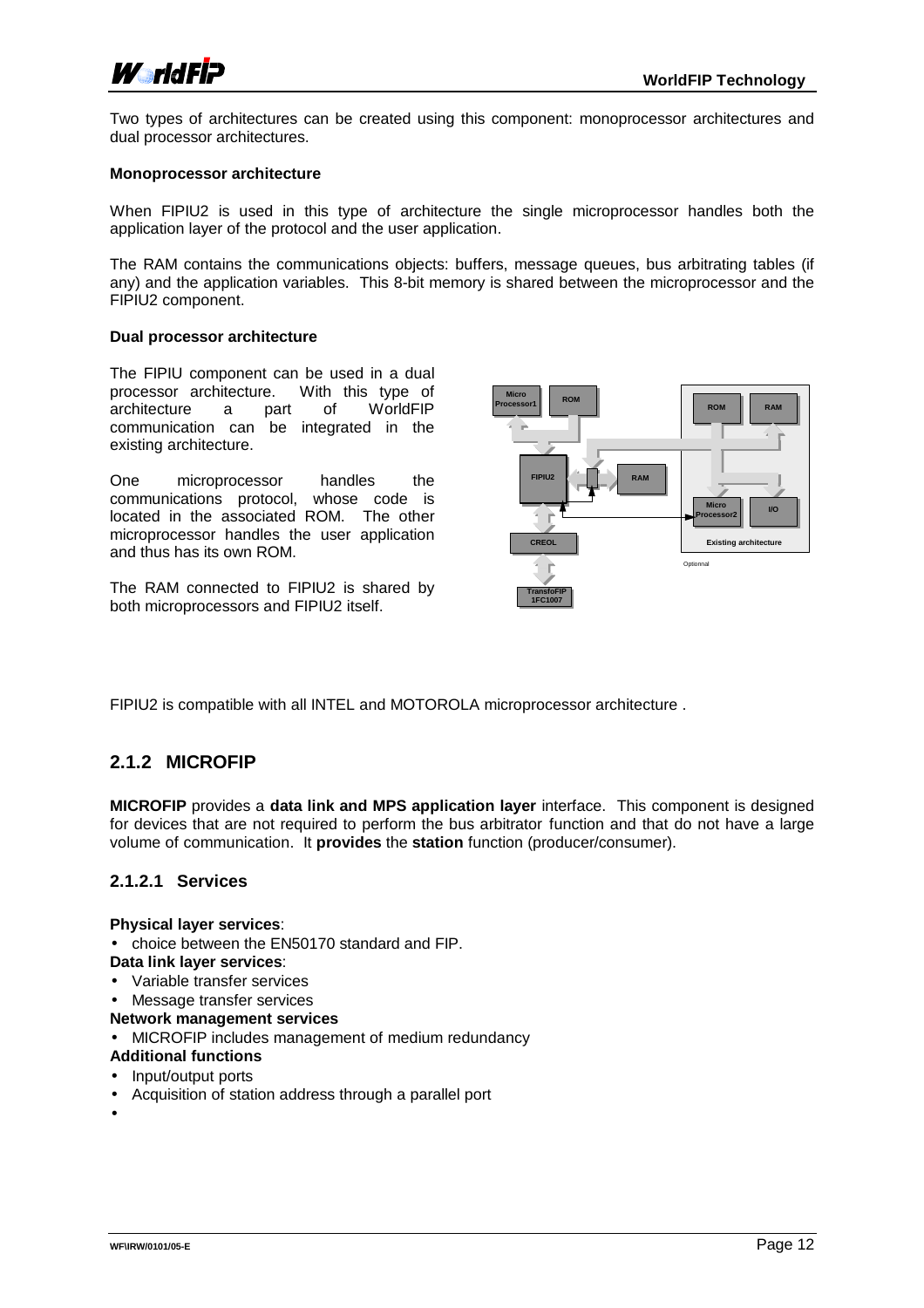

#### **2.1.2.2 Architecture**



*Stand-Alone Mode Micro-Controlled Mode*

MICROFIP can operate autonomously or under the control of a standard micro-controller. When MICROFIP is in the micro-controlled mode, MICROFIP is compatible with all INTEL and MOTOROLA microprocessor architecture .

When operating with a voltage of 5 volts or 3.3 volts, the device satisfies intrinsic security requirements for explosive atmospheres.

# **2.1.3 Summary of communications controllers**

### **2.1.3.1 Electrical Characteristics**

|                                            | <b>FULLFIP2</b>                   |                                   | FIPIU <sub>2</sub>                                                 | <b>MICROFIP</b>                   |
|--------------------------------------------|-----------------------------------|-----------------------------------|--------------------------------------------------------------------|-----------------------------------|
|                                            |                                   | <b>FIELDUAL</b>                   |                                                                    |                                   |
| <b>Communica-tions</b><br>speeds supported | 31.25 kbps<br>1 Mbps<br>2.5 Mbps  | 31.25 kbps<br>1 Mbps<br>2.5 Mbps  | (31.25 kbps)<br>consult us<br>1 Mbps<br>$(2.5$ Mbps)<br>consult us | 31.25 kbps<br>1 Mbps<br>2.5 Mbps  |
| Packaging                                  | 84 PLCC<br>100MQFP                | PLCC44                            | 100PQFP                                                            | 100MQFP                           |
| Operating<br>temperature                   | $-40^{\circ}$ C / $+85^{\circ}$ C | $-40^{\circ}$ C / $+85^{\circ}$ C | $-40^{\circ}$ C / $+93^{\circ}$ C                                  | $-40^{\circ}$ C / $+85^{\circ}$ C |
| <b>Technology</b>                          | $0.8 \mu$ CMOS                    | $0.8 \mu CMOS$                    | $0.6 \mu$ CMOS                                                     | $0.6 \mu CMOS$                    |
| Input / output                             | <b>TTL Compatible</b>             | C-MOS level                       | <b>TTL Compatible</b>                                              | C-MOS level                       |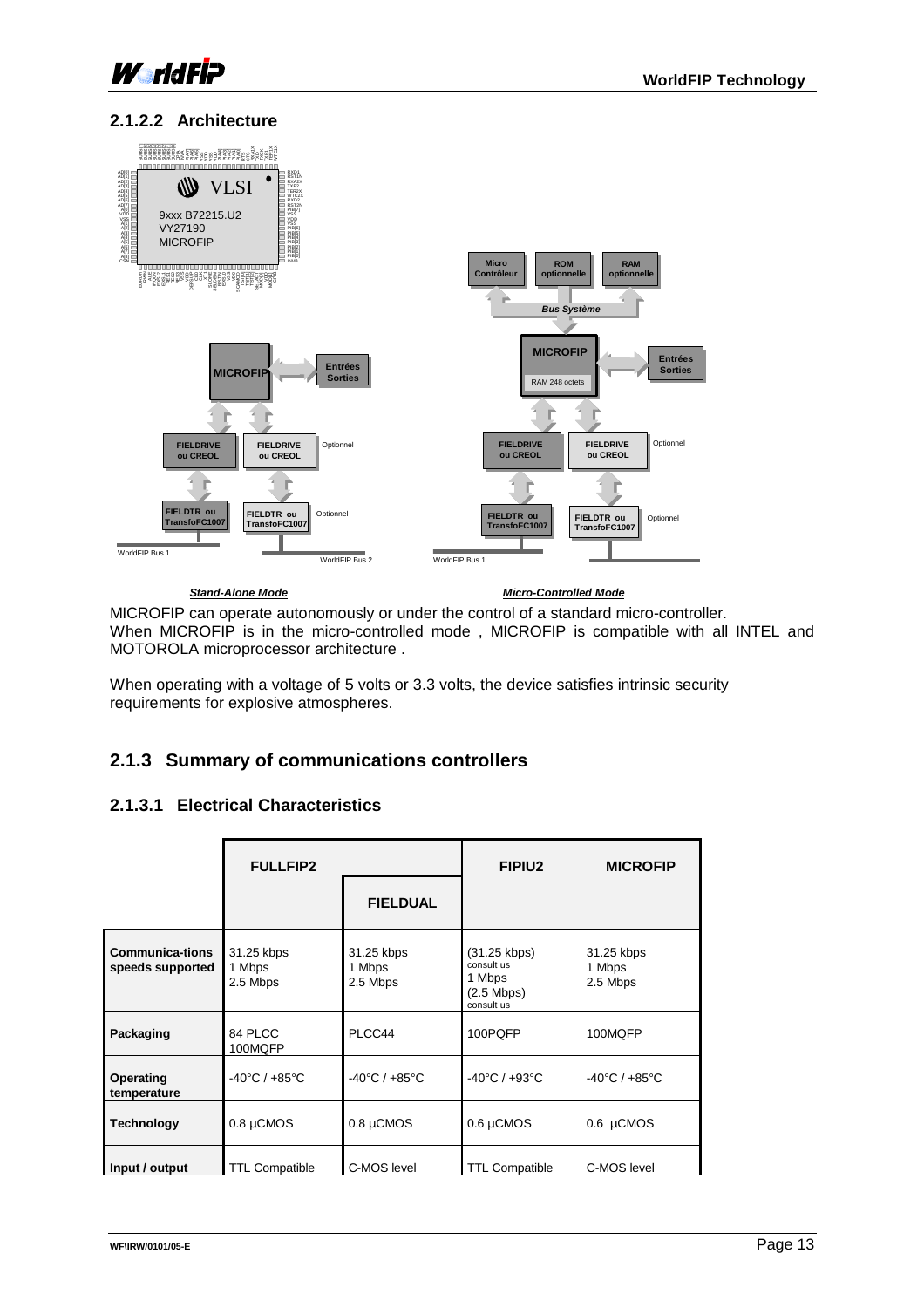



| Power supply<br>voltage | $5V + 10%$                                                                                                                                         | $5V + 10%$                                                     | $5V + 10%$                                                        | $5 V + 10%$<br>$3.3V + 1.10%$<br>(Intrinsic security)                                        |
|-------------------------|----------------------------------------------------------------------------------------------------------------------------------------------------|----------------------------------------------------------------|-------------------------------------------------------------------|----------------------------------------------------------------------------------------------|
| <b>Clock</b>            | 31.25 Kbps:<br>40MHz<br>1 Mbps:<br>64MHz<br>2.5 Mbps:<br>80MHz                                                                                     | 31.25 Kbps:<br>20MHz<br>1 Mbps:<br>32MHz<br>2.5 Mbps:<br>40MHz | 31.25 Kbps:<br>48 MHz<br>1 Mbps:<br>48 MHz<br>2.5 Mbps:<br>60 MHz | 31.25 Kbps:<br>20 MHz or 40MHz<br>1 Mbps:<br>20 MHz or 40MHz<br>2.5 Mbps:<br>20 MHz or 40MHz |
| <b>Consumption</b>      | 31.25 kbps: 25 mA<br>1 Mbps: 30 mA<br>2.5 Mbps: 35 mA<br>LowPower<br>Version<br><b>FULLFIP2LP</b> (with<br>$3.3V + - 10\%$ )<br>31.25 kbps: 1.4 mA | typical: 12 mA                                                 | typical: 40 mA                                                    | 31.25 kbps: 2 mA<br>1 Mbps: 10 mA<br>2.5 Mbps: 20 mA                                         |

# **2.1.3.2 Functional Characteristics**

|                                                             | <b>FULLFIP2</b>                               | FIPIU <sub>2</sub>                                                                 |                            | <b>MICROFIP</b>                          |
|-------------------------------------------------------------|-----------------------------------------------|------------------------------------------------------------------------------------|----------------------------|------------------------------------------|
|                                                             |                                               |                                                                                    | Mode<br><b>Stand-Alone</b> | Mode piloté<br>mContrôleur               |
| Number of<br>variables                                      | 4095 128-byte<br>variables with<br>2Mb of RAM | 2000 128-byte<br>variables<br>or<br>16000 16-byte<br>variables with<br>1 Mb of RAM | $\overline{2}$             | max. 8                                   |
| <b>Request for</b><br>transfer of an<br>aperiodic variable  | supported                                     | supported                                                                          | not supported              | not supported                            |
| <b>Management of</b><br><b>Refreshment</b><br><b>Status</b> | integrated                                    | by software                                                                        | integrated                 | integrated                               |
| Management of<br><b>Promptness</b><br><b>Status</b>         | integrated                                    | integrated<br>(variable dating)                                                    | integrated                 | integrated                               |
| Number of<br>message<br>transmission<br>channels            | $8 + 1$ aperiodic                             | 2000 with 128 bytes<br>or 16000 with 16<br>byte<br>with 1 Mb of RAM                |                            | 1                                        |
| Number of<br>message<br>reception queues                    | 1                                             | max.32                                                                             |                            | 1                                        |
| <b>Message size</b>                                         | 256 bytes                                     | 256 bytes                                                                          |                            | 128 bytes (including<br>6 for addresses) |
| <b>Management of</b><br>routing and<br>broadcasting         | by software                                   | integrated                                                                         |                            | by software                              |
| <b>Lsap management</b>                                      | by software                                   | integrated                                                                         |                            | by software                              |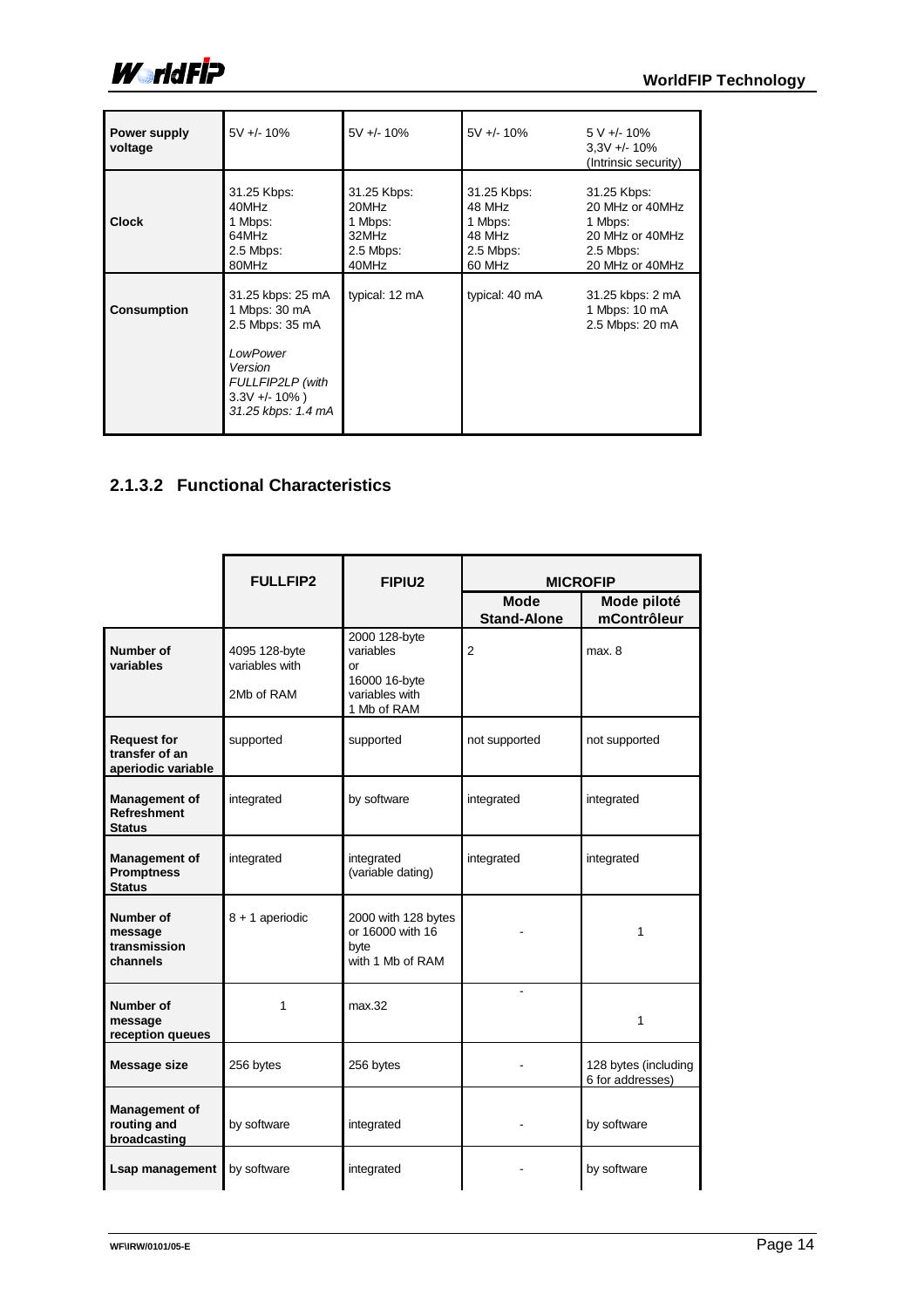| <b>Manager of dual</b><br>media | <b>FIELDUAL</b><br>component |           | integrated    | integrated    |
|---------------------------------|------------------------------|-----------|---------------|---------------|
| <b>Bus Arbitrator</b>           | supported                    | supported | not supported | not supported |

# **2.2 Line tools**

Line tools cover the part of the physical layer that depends on the communications medium used.

WorldFIP has a number of line tools that can be used to manage the various standardized binary speeds for shielded twisted pair or fiber optical lines.

With the copper line tools FIELDRIVE and CREOL a transformer must be used to provide galvanic insulation.

FIELDRIVE is used with a FIELDTR31.25, FIELDTR1 or FIELDTR2.5 transformer for transmission speeds of 31.25 kbps , 1Mbps and 2.5Mbps respectively.

CREOL is used with a TRANSFOFIP 1FC1007, 1Mbps.

# **2.2.1 FIELDRIVE**

The FIELDRIVE component is an integrated line tool that provides an interface between a communications component and a galvanic insulation transformer.



On the **reception line** the differential signal is first **filtered.** Then FIELDRIVE **generates** the CD activity detection signal that informs FULLFIP2 of the **presence** of a signal on the network.

The FIELDRIVE **transmission level** is made up of a differential 3-state line driver. This level manages 4 functions:

- Management of the line drivers' 3-state outputs
- Activation of an error signal indicating that the circuit has detected an UPLOAD or UNDERLOAD in transmission (Verification of power of the output driver)
- Activation of an error signal indicating the presence of a stable state (saturated signal) on the medium for more than 4 TempsBits (1 TempsBits = 1/Transmission Speed).
- Activation of a WatchDog signal (designed to inhibit transmission) when the signal is transmitted for longer than 8128 TempsBits.

This circuit also has a **line re-read** mode that can be used to verify the **accuracy of the signal transmitted.**

**1500v galvanic insulation transformers** available:

• **FIELDTR1 (1 Mbps)**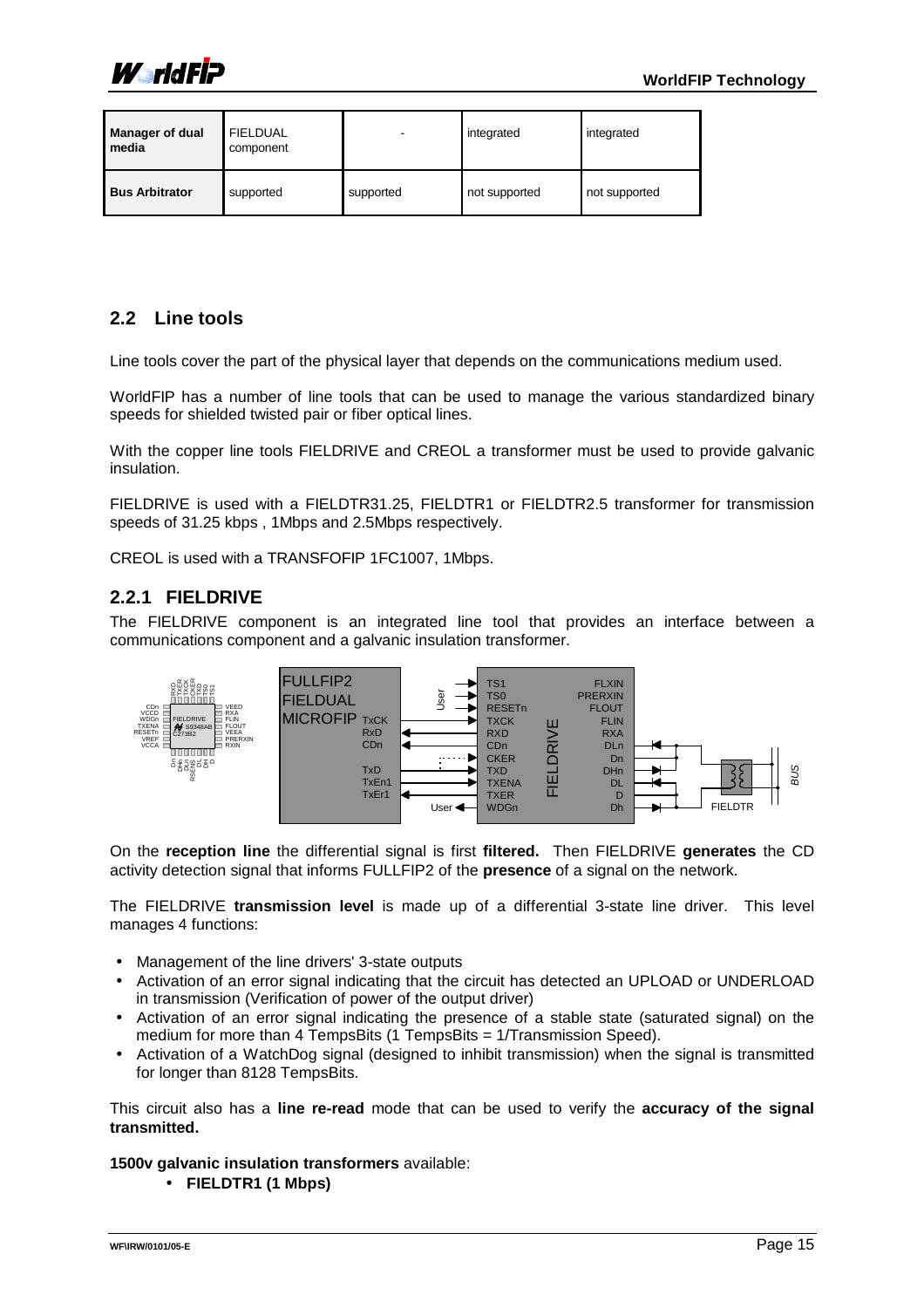- **FIELDTR2.5 (2.5 Mbps)**
- **FIELDTR31.25 (31.25 kbps).**

## **2.2.2 CREOL (MTC-3055)**

The CREOL component is an integrated line tool that provides an interface between a communications controller and a galvanic insulation transformer. This component is also known as the MTC-3055 (Alcatel Mietec).



detection signal that informs FIPIU2 of the **presence** of a signal on the network.

The CREOL **transmission level** is made up of a differential 3-state line driver. This level manages the following functions:

- Management of the line drivers' 3-state outputs
- Activation of an error signal indicating that the circuit has detected an UPLOAD or UNDERLOAD in transmission. (Verification of power of the output driver.)
- Activation of an error signal indicating that the clock signal is defective.

**1500v galvanic insulation transformer** available:

• **TRANSFOFIP 1FC1007 (1 Mbps).**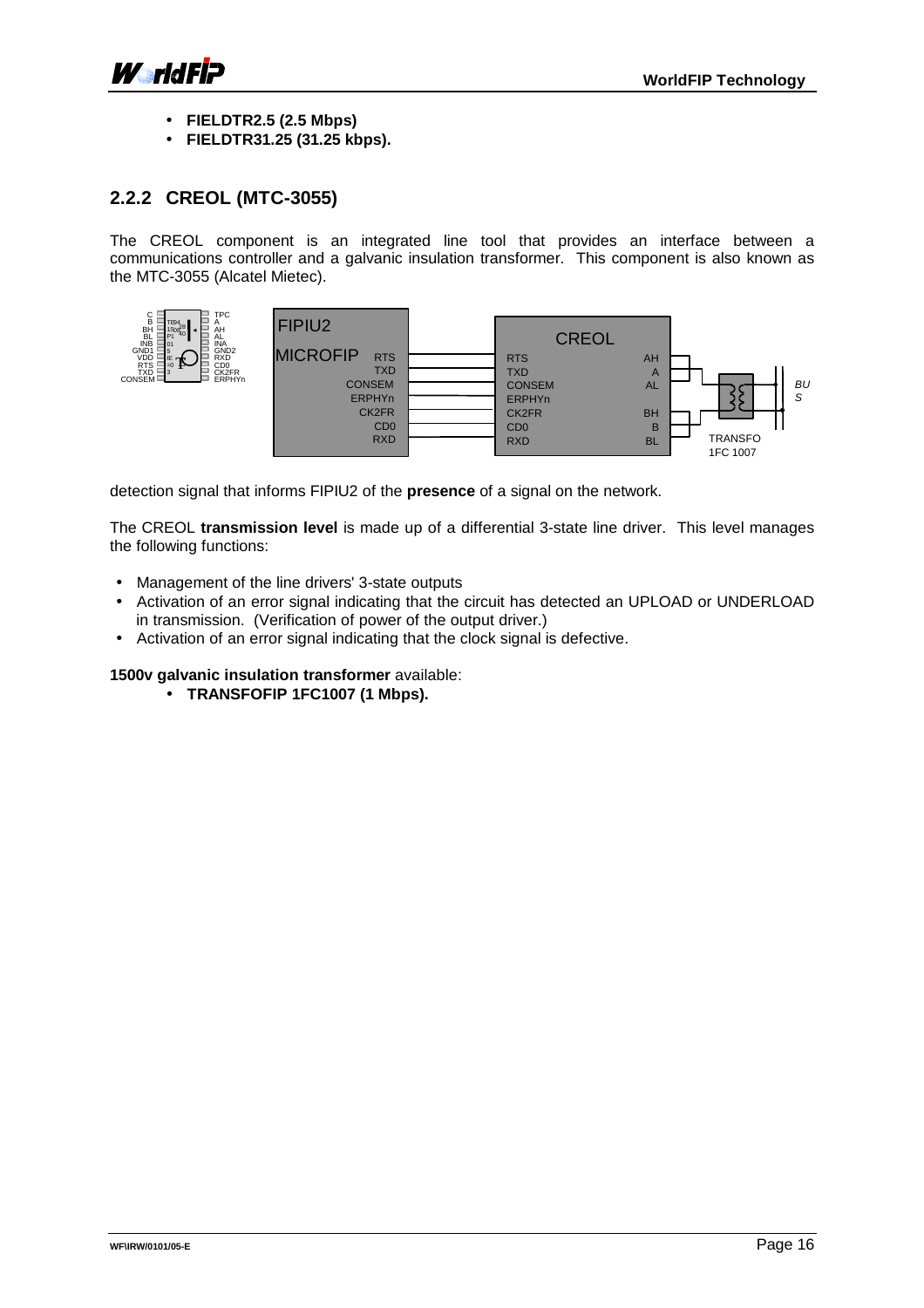# **2.2.3 OPERA FIPOPTIC2-TS**

This line tool is a component used to transmit and receive frames in the WorldFIP format on plastic (TP) or silicon (TS) fiber optic transmission media.

This component was developed by SAGEM using LFAST II technology.

#### **FIPOPTIC-TS Signals**

| • Wavelength:                                      | : 850 nm (Typ.)                    |
|----------------------------------------------------|------------------------------------|
| • Fibers used:                                     | : 50/125 - core diam. 50mm -       |
|                                                    | : 62.5/125 - core diam. 62.5mm -   |
| • Power transmitted fiber 50/125(FO.OUT):<br>(Max) | : -16dBm(Min.) and $-13$ dBm       |
| • Power transmitted fiber 62.5/125(FO.OUT)         | : -13dBm(Min.) and $-10$ dBm (Max) |
| • Reception dynamic (FO.IN):                       | : -31dBm(Min) and-11dBm(Max.)      |
| • Optical budget of link - fiber 50/125 -          | : -9 dB                            |
| • Optical budget of link - fiber 62.5/125 -        | ∴-9 dB                             |

On the **reception line** the optical signal is first **converted** to an electrical signal, then **amplified** and **filtered.** Then FIPOPTIC **generates** the CD carrier wave detection signal that informs the communications controller of the **presence** of a signal on the network.

The FIPOPTIC **transmission level** includes a processing and transmission verification level. It is used for:

- ? Management of the optical output
- ? Activation of a WatchDog signal when the signal is transmitted for longer than 4 ms +/- 20%

### **2.2.4 Summary of line tools**

### **2.2.4.1 Electrical Characteristics**

|                                      | <b>CREOL</b>                                                           | <b>FIELDRIVE</b>                                                  | <b>OPERA FIPOPTIC</b><br>2/TS                |
|--------------------------------------|------------------------------------------------------------------------|-------------------------------------------------------------------|----------------------------------------------|
| Communication<br>speeds<br>supported | (31.25)<br>kbps)<br>consult us<br>1 Mbps<br>$(2.5$ Mbps)<br>consult us | 31.25 kbps<br>1 Mbps<br>2.5 Mbps                                  | 1 Mbps<br>$2.5$ Mps                          |
| Packaging                            | SO 20                                                                  | PLCC <sub>28</sub>                                                | Daughter board                               |
| <b>Operating Temperature</b>         | $0^{\circ}$ C / +70 $^{\circ}$ C                                       | $-40^{\circ}$ C / $+85^{\circ}$ C                                 | $-25^{\circ}C/+70^{\circ}C$                  |
| <b>Inputs/Outputs</b>                | CMOS / analog                                                          | TTL / analog                                                      | TTL / optic                                  |
| Voltage of power supply              | $5V + 10%$                                                             | $5V + 5%$                                                         | $5V + 10%$                                   |
| <b>Consumption</b>                   | max. 10 mA<br>(1 Mbps Rx Mode)<br>max. 170 mA<br>(1 Mbps Tx mode)      | max. 40 mA<br>(1 Mbps Rx Mode)<br>max. 120 mA<br>(1 Mbps Tx mode) | typical: 180 mA (TP)<br>typical: 230 mA (TC) |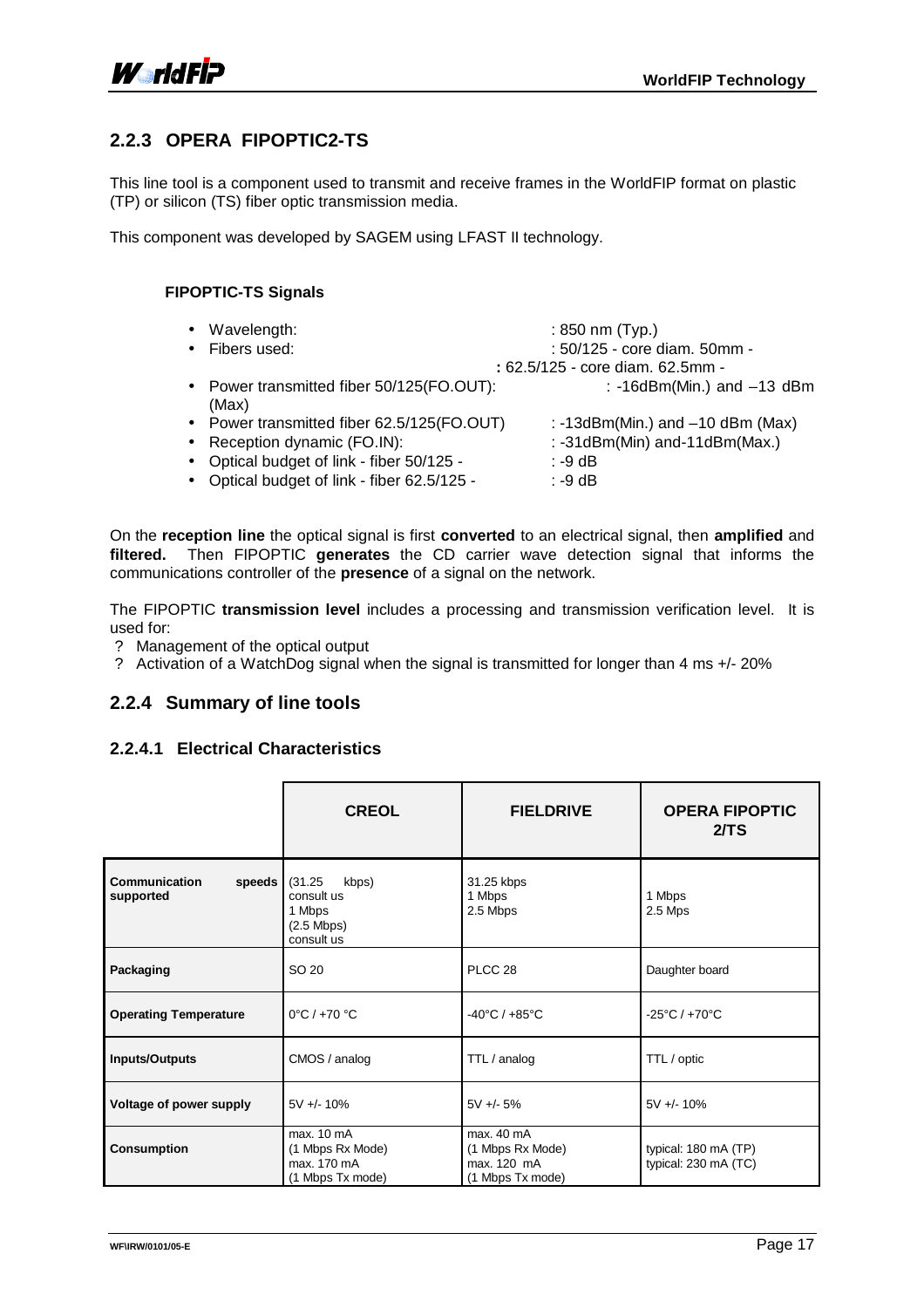# **2.2.4.2 Compatibility Table**

|                                                       | <b>FULLFIP2</b> | FIPIU2     | <b>MICROFIP</b> |
|-------------------------------------------------------|-----------------|------------|-----------------|
| <b>FIELDRIVE</b><br><b>FIELDTR</b>                    | Compatible      |            | Compatible      |
| <b>FIELDUAL</b><br><b>FIELDRIVE</b><br><b>FIELDTR</b> | Compatible      |            |                 |
| <b>CREOL</b><br>TransfoFIP 1FC 1007                   |                 | Compatible | Compatible      |
| <b>OPERA</b><br><b>FIPOFTIC</b><br>2/TS               | Compatible      | Compatible | Compatible      |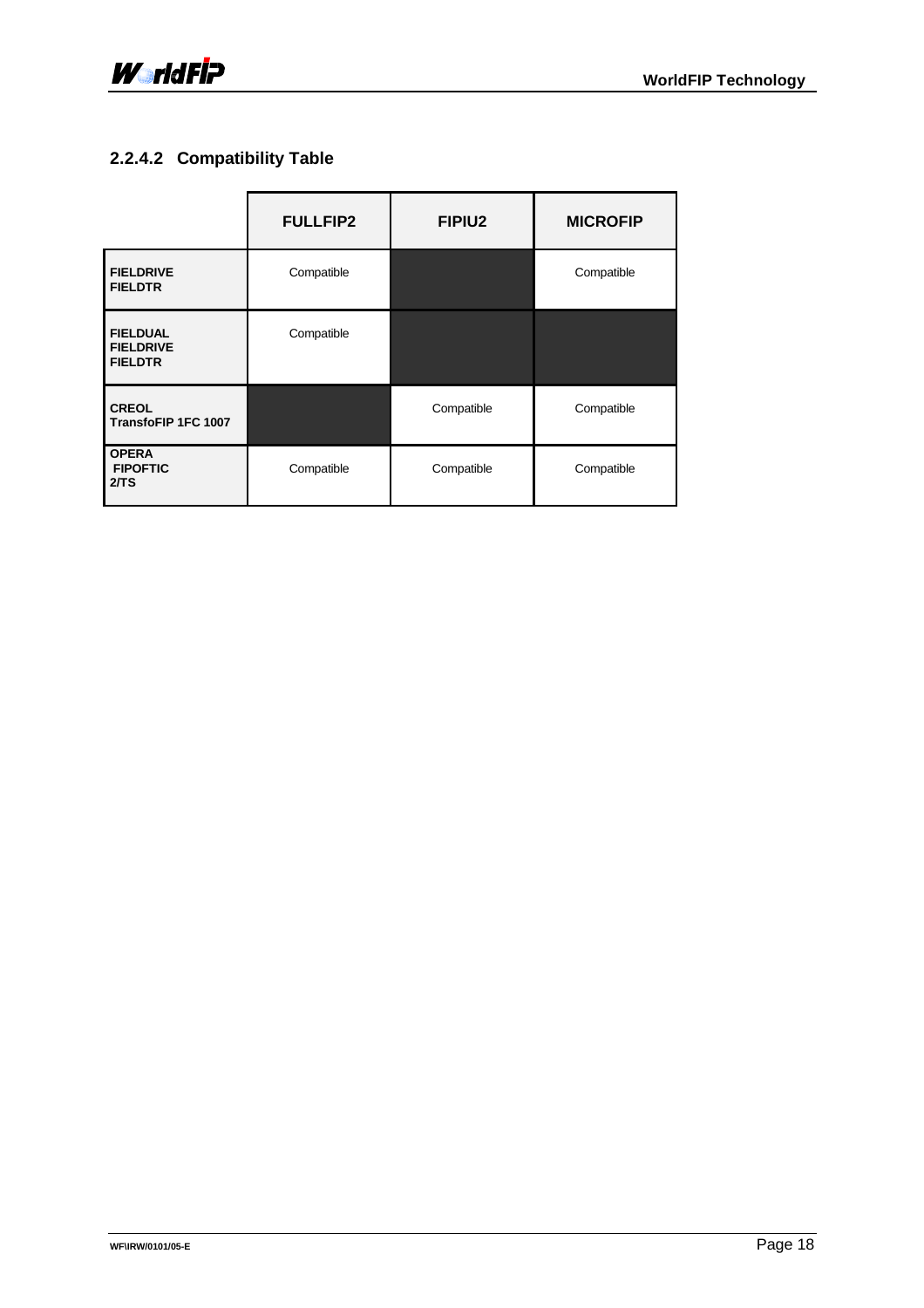# **3 COMMUNICATIONS LIBRARIES**

**A communications library** is used to create a **link** between the **user application** and the **communications controller**. The communications library provides a set of **services in conformity with the WorldFIP protocol.** It uses functions integrated in the controller, and with the help of software performs the additional services required by the standard.

Each library is **dedicated to a communications component**, and there may be several solution for a single component.

The **criteria for choosing** a library will depend **first of all** on the **functionalities required** (bus arbitrating, periodic variables, aperiodic exchanges, message services, network management, related services, etc.) and **secondly** on **development requirements**, whether they be:

- characteristics related to the communications controller.
- technical parameters such as code size, ease in implementing, portability on client targets, or configuration method.
- associated development tools.
- connection cost requirements.

# **3.1 FIP DEVICE MANAGER**

#### **3.1.1 Characteristics**

**FIP DEVICE MANAGER** (or FDM) is a communications library developed in C ANSI with a **Clanguage programming interface.**

FDM manages access to the **FULLFIP2** component and includes FIPCODE (FULLFIP Microcode).

Configuration is by program and is dynamic.

FDM can be used to manage the communications entity (AE/LE or AESEI) dynamically.

FDM can be used to constitute a second image of the configuration and thus switch from one configuration to another instantaneously.

Configuration of the bus arbitrator function is by program.

FDM includes FIPDIAG, a set of services for self-testing the component's hardware resources and the integrity of configuration data.

FDM manages medium redundancy and includes an interface for managing several FULLFIP2 (multi-network).

SM-MPS network management is integrated in and managed entirely by FDM.

## **3.1.2 Distribution**

FIP DEVICE MANAGER is distributed in the form of C source or object code and associated documentation with the possibility of porting by WorldFIP Association technicians. No porting is necessary with CC120, CC121 and CC122 boards in a PC environment under MS-DOS or Windows.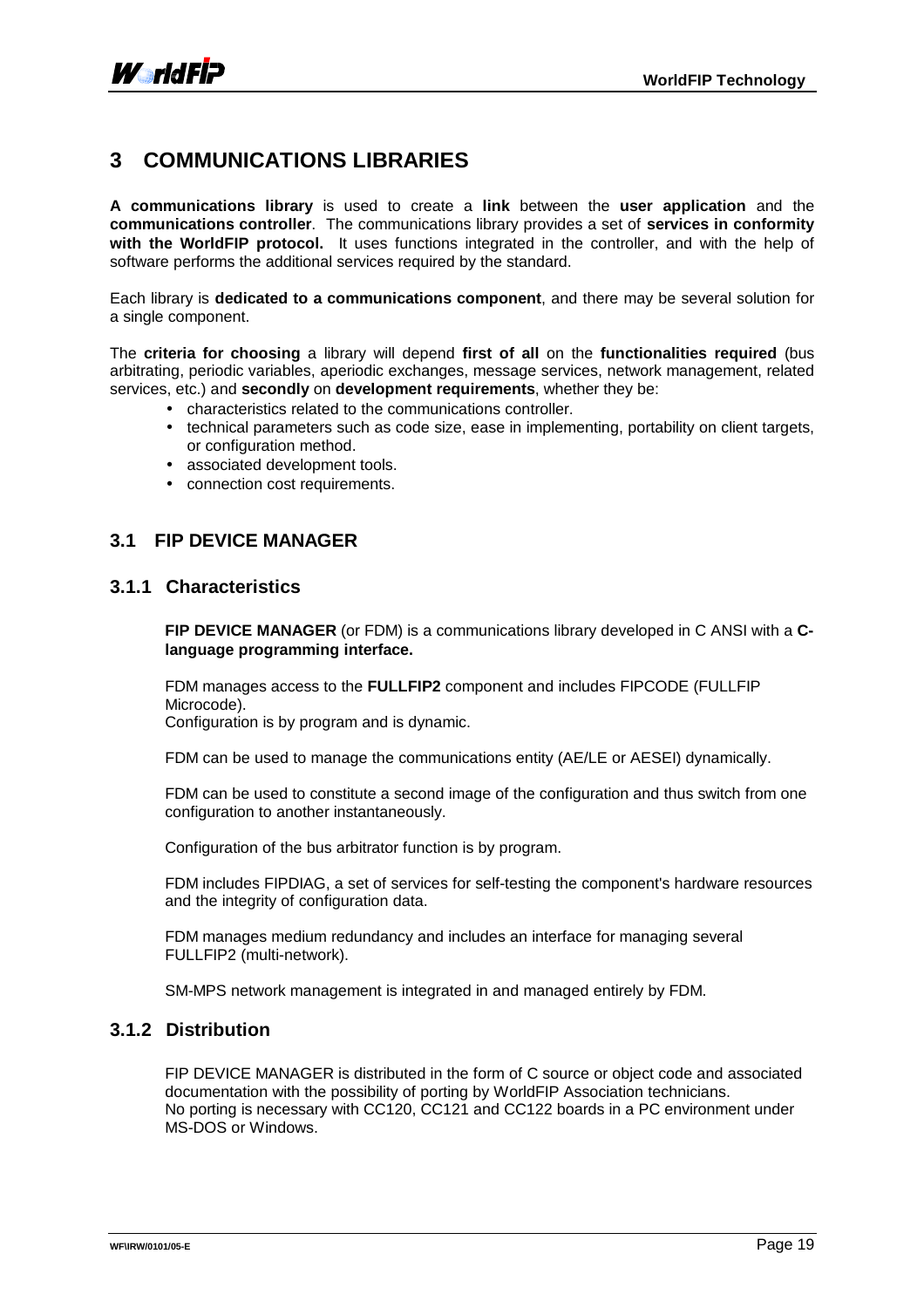## **3.2 FIPIULIB**

#### **3.2.1 Characteristics :**

**FIPIULIB** is a communications library developed in C ANSI with a **C language programming interface.**

FIPIULIB manages access to the **FIPIU2** component and allows re-entrant accesses.

FIPIULIB can be used to manage the communications entity (AE/LE or AESEI) dynamically.

The device is configured by a configurator (OLGA).

An other station configuration can be loaded from a file. The Bus Arbitrator architecture can be also loaded from a file.

SM-MPS network management is supplied and can be adapted by the user.

# **3.2.2 Distribution**

FIPIULIB and DWFLIB are distributed in the form of C source or object code and associated documentation with the possibility of porting by WorldFIP Association technicians. No porting is necessary with TSX FPC10 boards in a PC MS-DOS or Windows environment.

## **3.3 MICROFIP HANDLER**

#### **3.3.1 Characteristics**

**MICROFIP-HANDLER** is a communications library developed in C ANSI with a **C language programming interface.**

MICROFIP-HANDLER operates with **MICROFIP.**

Configuration is by program.

MICROFIP-HANDLER can be used to develop a WorldFIP device equipped with MICROFIP in pilot mode (with microprocessor).

MICROFIP-HANDLER have in option a programming interface identical for all common services of the FIPIULIB. This option is also used to work with the OLGA configurator ;

## **3.3.2 Distribution**

MICROFIP-HANDLER is distributed in C source with documentation.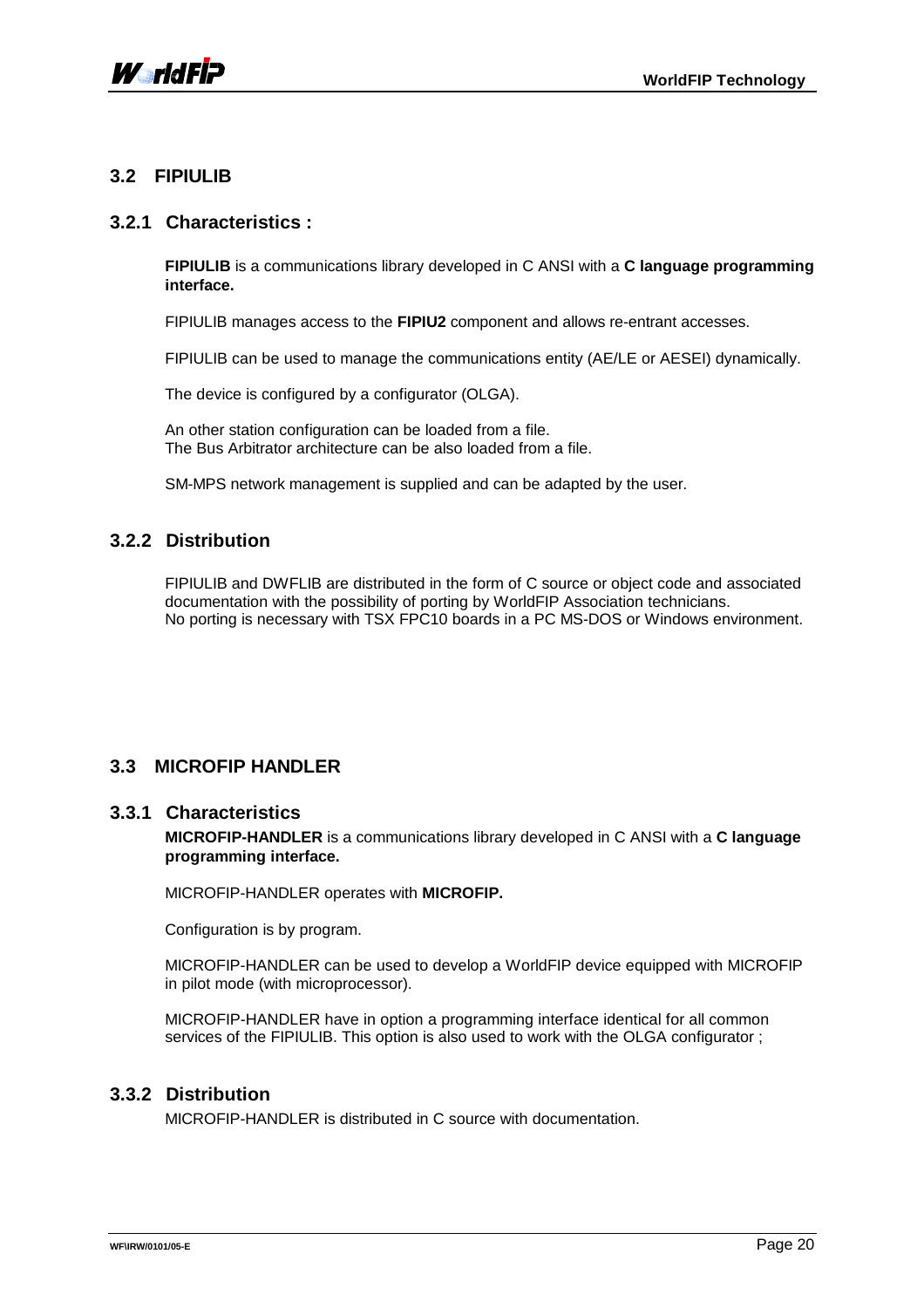

# **3.4 MICRO-MMS**

## **3.4.1 Characteristics**

**MICRO-MMS** is a **sub-set of SUB-MMS**: *read, write* and *information report.* It is made up of a set of functions in C language and can be client, server or both. MICRO-MMS is based on layer 2 message services.

# **3.4.2 Distribution**

MICRO-MMS is provided as an option with FIPIULIB or FIP DEVICE MANAGER (source + documentation).

# **3.5 Summary of WorldFIP communications libraries**

|                                                                            | <b>FIP DEVICE</b><br><b>MANAGER</b>                    | <b>FIPIULIB</b>                                                                                            | <b>MICROFIP</b><br><b>HANDLER</b>  |
|----------------------------------------------------------------------------|--------------------------------------------------------|------------------------------------------------------------------------------------------------------------|------------------------------------|
| <b>Version studied</b>                                                     | $\overline{4}$                                         | $\overline{2}$                                                                                             | 1                                  |
| <b>Communica.</b> controller                                               | <b>FULLFIP2</b>                                        | FIPIU2                                                                                                     | <b>MICROFIP</b>                    |
| Source code                                                                | yes                                                    | yes                                                                                                        | yes                                |
| Object code                                                                | yes                                                    | yes                                                                                                        | no                                 |
| <b>Code size</b>                                                           | 42 to 110 Kb                                           | 15 to 35 Kb                                                                                                |                                    |
| <b>Equipment profiles</b><br>possible                                      | 1, 2, 3, 4<br>(c.f.Interop. Guide)                     | 1, 2, 3, 4<br>(c.f. Interop. Guide)                                                                        | 1, 2, 3<br>(c.f.Interop. Guide)    |
| Possible w/manager<br>device                                               | yes                                                    | yes                                                                                                        | no                                 |
| Configur.                                                                  | By program<br>and<br>OLGA (option)                     | <b>OLGA</b>                                                                                                | By program<br>and<br>OLGA (option) |
| Manage-ment of<br>medium redundancy                                        | yes                                                    | no                                                                                                         | integrated in the<br>component     |
| <b>SM-MPS agent variables</b><br>managed by the library                    | presence, report,<br>identification,<br>presence check | presence, report,<br>identif., pres. check,<br>segment parameters,<br>remote control,<br>load, check, read | presence, identification           |
| <b>SM-MPS manager</b><br>Variables managed by<br>the library               | presence check                                         | presence check                                                                                             | none                               |
| <b>Manage-ment of</b><br><b>SM-MPS variables not</b><br>handled by library | By application software                                | By application software                                                                                    | no                                 |
| <b>AESEI or AE/LE mgmt</b>                                                 | ves                                                    | ves                                                                                                        | no                                 |
| Configura-tion of the<br><b>BA</b>                                         | dynamic by program<br>(without BA shut-down)           | dynamic by OLGA or<br>BAGEN (with BA shut-<br>down)                                                        | no bus arbitrator                  |
| <b>Micro MMS Option</b>                                                    | yes                                                    | yes                                                                                                        | being developed                    |
| <b>Application mgmt</b>                                                    | By appli. software                                     | By appli. software                                                                                         | By appli. software                 |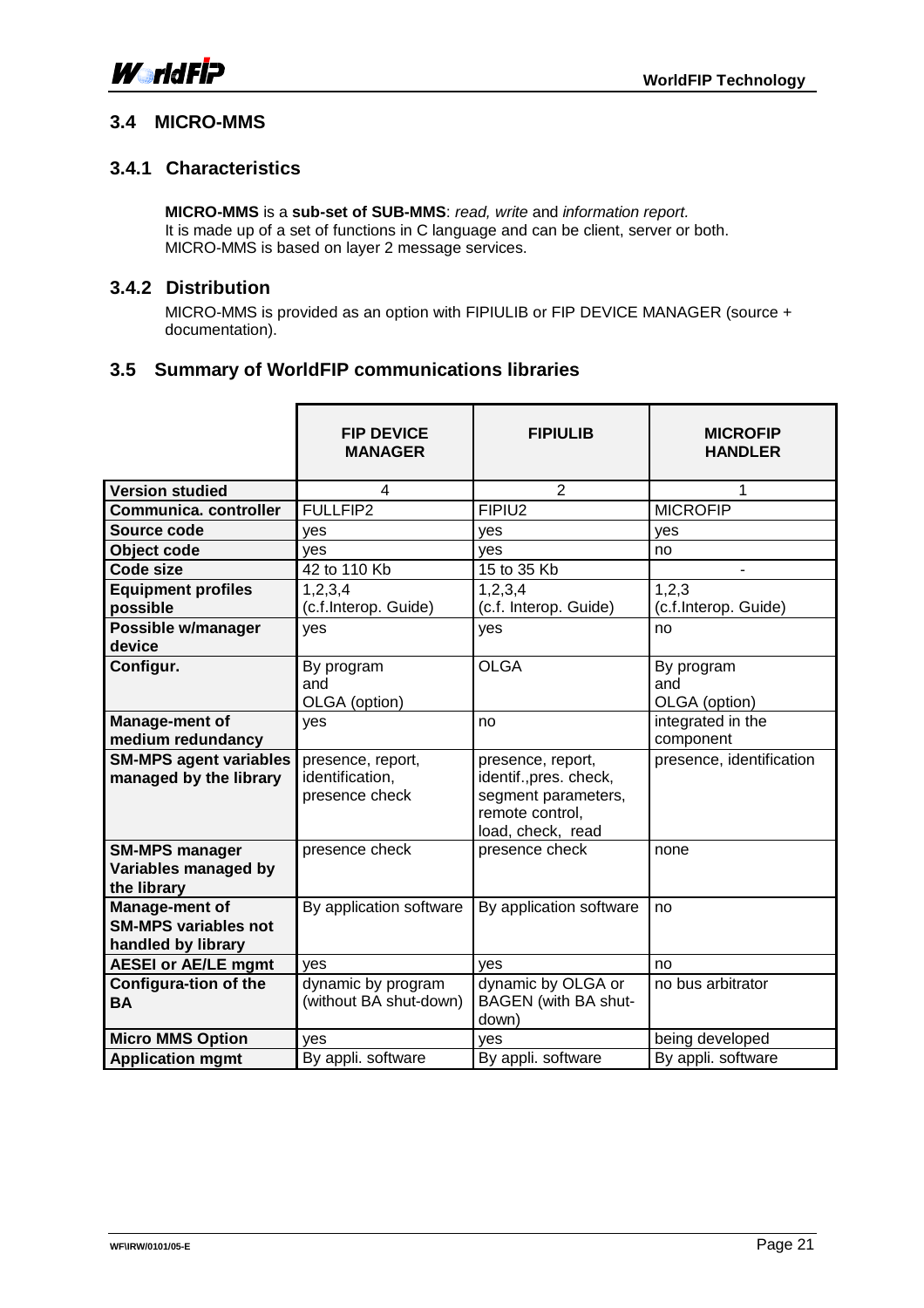# **4 DEVELOPMENT TOOLS**

# **4.1 OLGA**

## **4.1.1 Characteristics**

**OLGA** is a tool used to generate on a PC under Windows the configuration of a WorldFIP device using **FIPIULIB.**

OLGA is used to perform the following operations:

- application description of an agent device (physical node, logical nodes, functional blocks, application interface variables) and semi-automatic translation of the application on WorldFIP and its personalization (choice of services used, periodicities, etc.)
- creation of an agent by generating configuration files, a neutral file and a file that depends on the development system (FIP DEVICE MANAGER,FIPIULIB or MICROFIP HANDLER). The latter file is then used to construct the agent by compiling with the application program (written in C language by the developer) and the communications library (FIP DEVICE MANAGER,FIPIULIB or MICROFIP HANDLER).
- create a manager by generating configuration files that contain all the objects needed to manage the application (application management objects and network management objects).
- manipulation of resources on the network with a PC board (CC121, TSX FPC10 or CC165).
- creation of the bus arbitrator.

## **4.1.2 Distribution**

OLGA is distributed in object code.

# **4.2 FIPACCESS**

### **4.2.1 Characteristics**

**FIPACCESS** is a tool designed to assist with all the coupling development phases. It is built around an FDM library whose services can be accessed through a user-friendly man-machine interface. It can be used under **MS-DOS** on a PC with a **CC120, CC121 or CC122** communications board.

FIPACCESS is used to perform the following operations:

- description of the WorldFIP application (choice of variables and message service resources)
- creation and start-up of the bus arbitrator
- access to information exchanged on the network
- hosting of a test application linked to the resident library

### **4.2.2 Distribution**

FIPACCESS is distributed in object code.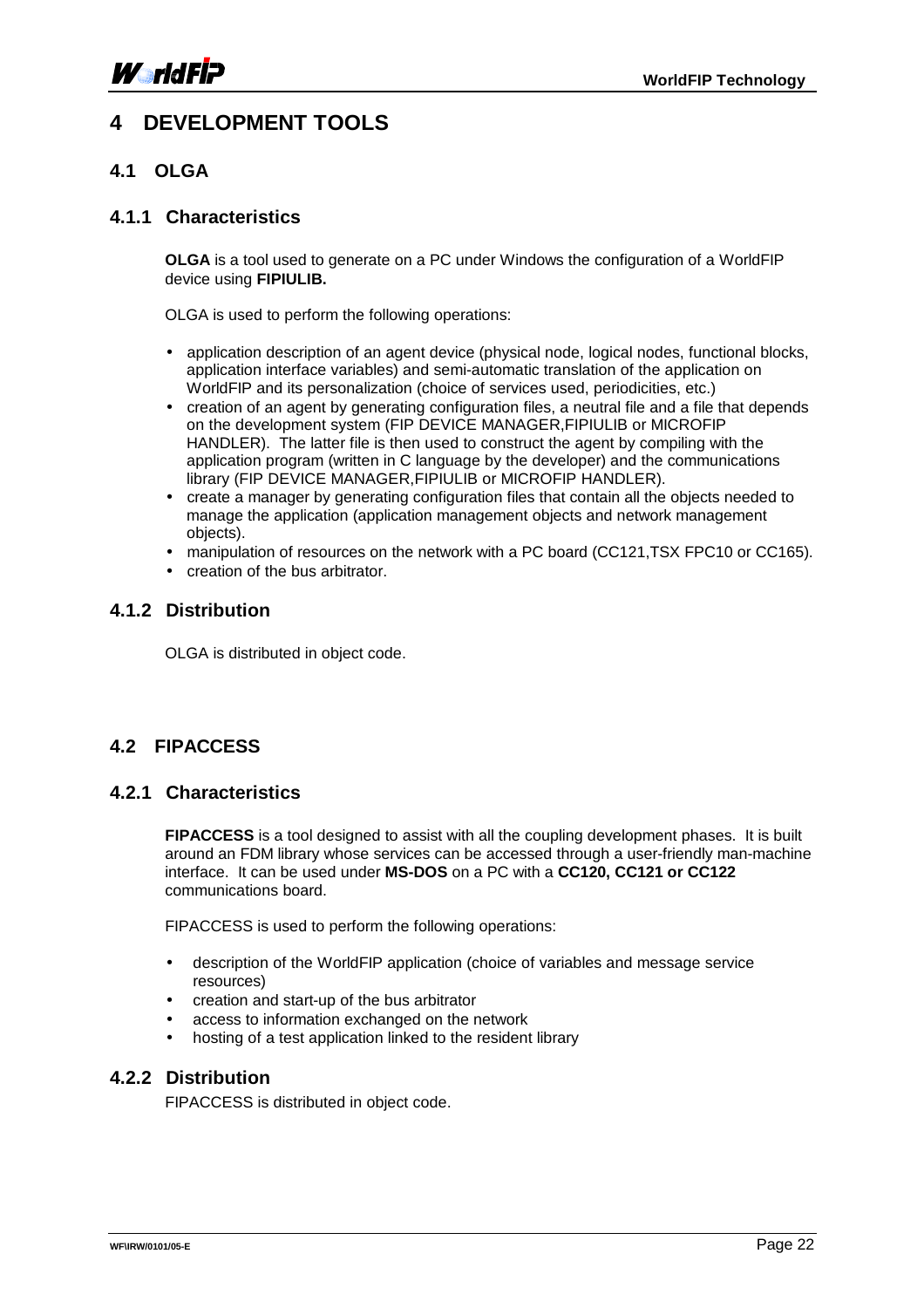# **4.3 The observers**

#### **4.3.1 FIPAnalyser**

**FIPAnalyser** is a WorldFIP protocol analyzer that operates in a **DOS** environment.

FIPAnalyser includes a TSX-FPC10 communications board and software.

It has three operating modes:

- Views of error counters.
- Traffic capture with manual or triggered start.
- Continuous view of traffic on the network with the possibility of selecting frame types by using a filter.

# **4.3.2 FIPSPY**

**FIPSPY** is a WorldFIP protocol analyzer that operates in a **UNIX-SCO** environment with the user-friendly MOTIF interface.

FIPSPY includes a CC12x communications board and software.

It is a high-performance tool that can be used to combine advanced filters and triggers.

It has many functionality as follows:

- Management of several observation sessions
- Capture of traffic with application of filters and trigger conditions
- Statistics on errors (line) and performance (frame totals, periodicity, load, etc.)
- Viewing and filing of observation records
- Records can be printed out.

## **4.3.3 FIP WATCHER**

**FIPWATCHER** is a FIP/ WorldFIP analyzer that operates in Windows environment (Windows 3.11 and Windows 95).

FIPWATCHER includes a FIPWATCHER communication board and software.

It has many functionality as follows:

- Automatic detection of the frame format (FIP or WorldFIP).
- Programmable starting of the acquisition (max depth : 3 frames).
- Time and date stamping of the frames.
- Interpreting of the frames.
- Filtering of the stuffing frames.
- Transfer of the captured frames into text format files.
- Size of the memory : 32 Ko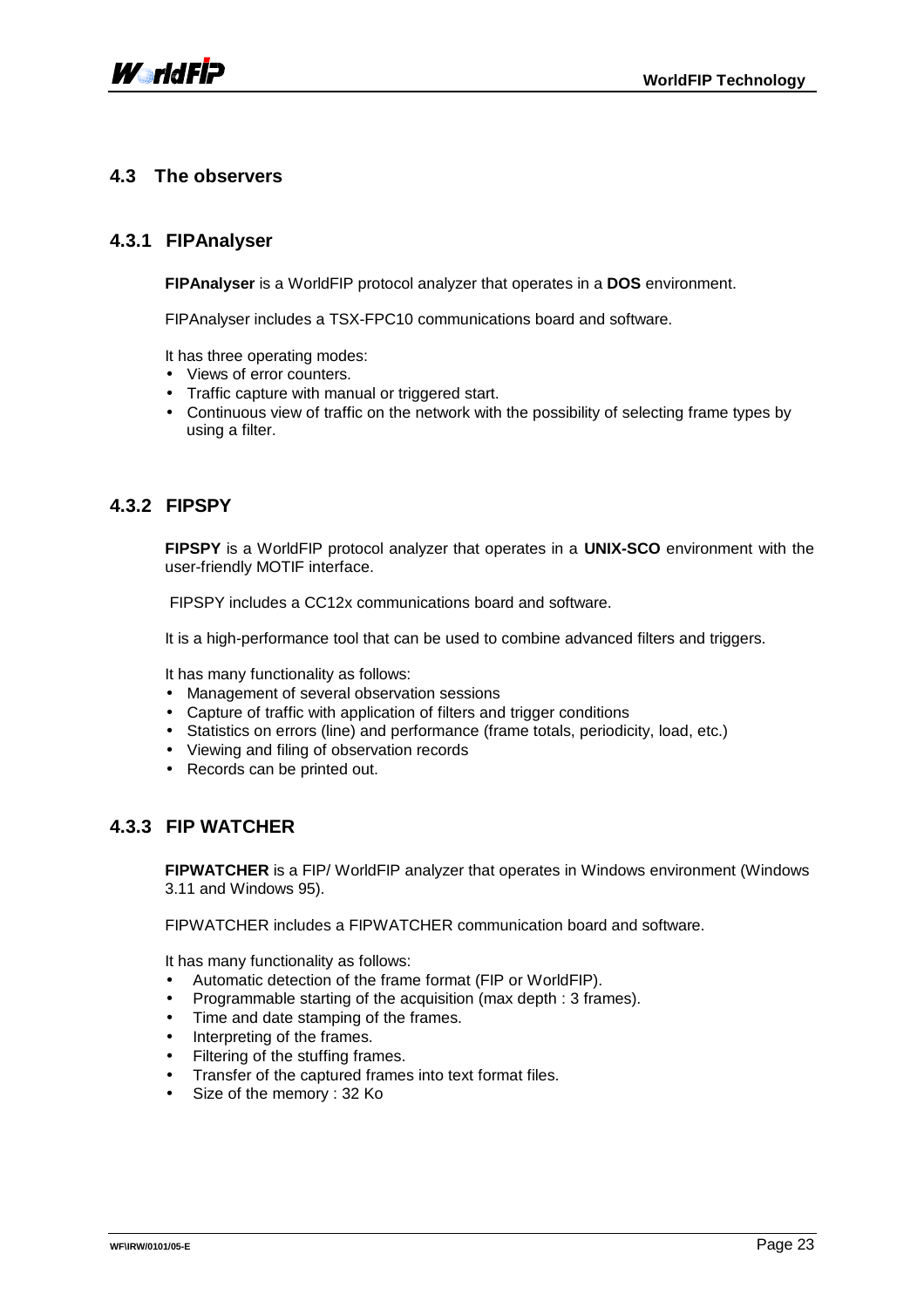# **4.3.4 Summary of WorldFIP observers**

|                             | <b>FIPSPY</b>                                                                                                  | <b>FIPAnalyser</b>                                                                                                                                                                                                 | <b>FIP WATCHER</b>                                                                                                                                                                  |
|-----------------------------|----------------------------------------------------------------------------------------------------------------|--------------------------------------------------------------------------------------------------------------------------------------------------------------------------------------------------------------------|-------------------------------------------------------------------------------------------------------------------------------------------------------------------------------------|
|                             | CC-120, CC-121                                                                                                 | <b>TSX FPC10</b>                                                                                                                                                                                                   | <b>FIP WATCHER</b>                                                                                                                                                                  |
| <b>Board</b>                | 1Mb, 31.25kb                                                                                                   | 1M <sub>b</sub>                                                                                                                                                                                                    | 31.25 kb, 1Mb, 2.5 Mb                                                                                                                                                               |
| Communic.                   | non-redundant                                                                                                  | non-redundant                                                                                                                                                                                                      | non-redundant                                                                                                                                                                       |
| <b>Medium</b>               | copper                                                                                                         | copper                                                                                                                                                                                                             | copper                                                                                                                                                                              |
| <b>Hardware</b>             | P.C. compatible                                                                                                | P.C. compatible                                                                                                                                                                                                    | P.C. compatible                                                                                                                                                                     |
| environ-ment                |                                                                                                                |                                                                                                                                                                                                                    |                                                                                                                                                                                     |
| <b>Software</b>             | <b>SCO-UNIX</b>                                                                                                | <b>DOS</b>                                                                                                                                                                                                         | Windows 3.11 or                                                                                                                                                                     |
| environ-ment                |                                                                                                                |                                                                                                                                                                                                                    | Windows 95                                                                                                                                                                          |
| Version                     |                                                                                                                | V2.0                                                                                                                                                                                                               | V3.3                                                                                                                                                                                |
| Interface                   | Graphic                                                                                                        | <b>Text</b>                                                                                                                                                                                                        | Graphic                                                                                                                                                                             |
| <b>Operating</b><br>modes   | Continuous acquisition<br>with or without trigger<br>and filtering then<br>display/save<br>Protocol validation | Acquisition with or<br>$\bullet$<br>without trigger (length<br>depends on memory<br>available) then<br>display/save<br>Acquisition and<br>$\bullet$<br>continuous<br>filtering/display. Last<br>1600 frames saved. | Acquisition with or<br>$\bullet$<br>without trigger (length<br>depends on selected<br>memory: max 32 Ko)<br>then display/save<br>Acquisition and<br>$\bullet$<br>filtering/display. |
| <b>Types of</b><br>triggers | Start and stop trigger<br>(with filters before, during<br>and after)<br>combinations of bytes                  | Trigger<br>$\bullet$<br>Type of frame +<br>$\bullet$<br>identifier (first 3 bytes<br>in a frame)                                                                                                                   | Programmable<br>$\bullet$<br>starting of the<br>acquisition (max<br>depth : 3 frames)                                                                                               |
| <b>Types of filters</b>     | Various (see<br>$\bullet$<br>documentation for<br>details)                                                     | Types of frames +<br>$\bullet$<br>identifier<br>Msg between 2 LSAPs<br>$\bullet$<br>Aperiodic traffic<br>$\bullet$<br>All except padding<br>$\bullet$<br><b>FIPWAY Msg</b><br>$\bullet$<br><b>FIPIO</b>            | Various (see<br>$\bullet$<br>documentation for<br>details)                                                                                                                          |
| <b>Statistics</b>           | various frame counters<br>average, etc.                                                                        | Number of frames<br>$\bullet$<br>transmitted / received<br>Number of errors<br>$\bullet$                                                                                                                           |                                                                                                                                                                                     |